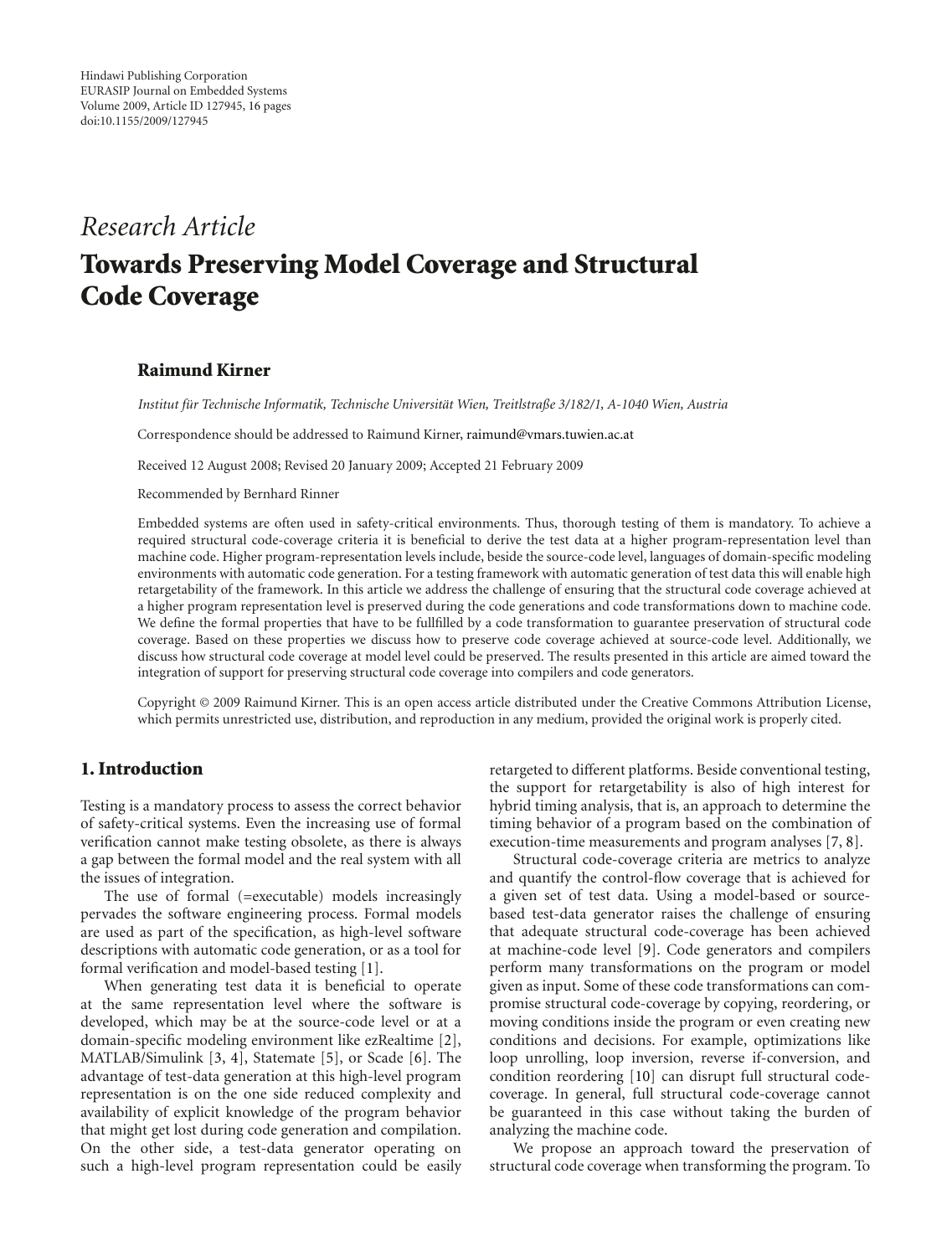achieve this, we introduce in Section 3 a notation to formally define structural code-coverage criteria. In Section 4 we present coverage preservation criteria for the different variants of structural code coverage. As described in Section 5, these criteria can help to extend a compiler with the ability of preserving coverage achieved at source level. The code coverage is preserved by prohibiting all code transformations that can disrupt the concrete structural code coverage metric. If full coverage preservation is not strictly required, the compiler may be used in a special mode where all available code transformations are allowed but a warning is emitted if structural code coverage may be compromised by an applied code optimization. Issues of preserving model coverage by code generators are discussed in Section 6.

#### **2. Related Work**

Structural coverage criteria are used as a supplementary criterion to monitor the progress of testing [11]. The DO178b document introduces the *modified condition-decision coverage* (MCDC) as a supplementary criterion for testing systems of safety-criticality level A [12]. Vilkomir proposes solutions to overcome some weaknesses of MCDC [13]. Vilkomir and Bowen have formally modeled structural code-coverage criteria using the Z notation [14]. The formalization we present in this article is basically equivalent, with the difference that we also support hidden-control flow [15], which is necessary to model code coverage for languages like ANSI C or ADA. Further, our notation is more compact, which has shown to be helpful for developing coveragepreservation criteria.

Model-based development aims to use high-level system representations within the system engineering process. For example, the Object Management Group proposes the *Model-Driven Architecture*, which explicitly differentiates between platform-independent and platform-specific models [16]. Models can be used to automatically generate source code. Another model-based approach is model-based testing where abstract models are used to guide the generation of test data [1, 17]. Using models to verify the correctness of the system requires evidence of the model's correctness [18].

Directly related to our work is the relationship of achieved model coverage and the resulting code coverage. Baresel et al. analyzed this relationship empirically, finding some correlation between the degree of model coverage and the resulting degree of code coverage [19]. Rajan et al. have shown for MCDC that the correlation of the degree of model coverage and the degree of code coverage depends on the code generation patterns [20]. To test safety-critical systems we want to do better than relying on accidental coverage correlations.

Elbaum et al. empirically studied the preservation of code coverage for software evolution with different change levels. They concluded that even relatively small modifications in the software may impact the coverage in a way that is hard to predict [21]. Their results also motivate our work for the preservation of code coverage.

A method complementary to our approach is described by Harman et al. Testability transformation results in a transformed program to be used by a test-data generator to improve its ability of generating test data for the original program [22].

#### **3. Basic Definitions**

In this section we give a list of basic definitions. These definitions are used to describe properties of structural code coverage and to preserve structural code coverage.

*Program P*. Denotes the program before  $(P_1)$  and after (*P*2) the transformations for which we want to preserve structural code coverage.

*Control-Flow Graph (CFG).* Is used to model the control flow of a program [23]. A CFG  $G = \langle N, E, s, t \rangle$  consists of a set of nodes *N* representing *basic blocks* (see below), a set of edges  $E : N \times N$  representing the control flow (also called control-flow edges), a unique entry node *s*, and a unique end node *t*.

*Program Scope* of A Program *P*. Is a fragment of *P* with well-defined interfaces for entry and exit. We denote the set of program scopes in a program *Pi* as PS(*Pi*). The concrete partitioning of a program into scopes is application-specific. For example, in [24] a program partitioning is used that allows to trade the number of required test data against the number of instrumentation points. Another feature of scopes is that nested scopes can be used to hide details. This feature allows to reduce the program complexity of the surrounding scope.

*Scoped Path.* Of a program scope *ps* is a sequence of control-flow edges from an entry point of the scope to an exit point of the scope. In case of nested program scopes, the whole inner program scope is a single block in the paths of the outer program scope. A scoped path of a program scope *ps* is uniquely represented by its starting basic block and the necessary TRUE/FALSE evaluation result of all conditions along the scoped path. We denote the set of scoped paths in a program scope *ps* as PP(*ps*). The paths within a program *P*, that is, the scoped paths where the program scope subsumes the whole program, is denoted as PP(*P*).

*Basic Block.* Of a program *P* is a code sequence of maximal length with a single entry point at the beginning and with the only allowed occurrence of a control-flow statement at its end. We denote the set of basic blocks in a program *Pi* as B(*Pi*). The set of all basic blocks along a scoped path *pp* is denoted as B(*pp*). Note that in cases of program paths with cycles,  $B(p p)$  will contain multiple instances of the basic blocks in the program code. If a scoped path goes through a nested program scope, all the basic blocks from the nested program scope are hidden for this path. The starting basic block of a scoped path *pp* is denoted as B*S*(*pp*).

*Decision.* Is a Boolean expression composed of *conditions* that are combined by Boolean operators. If a *condition* occurs more than once in the *decision*, each occurrence is a distinct condition [25]. However, the *input* of a decision is the set of its conditions without duplicates. A decision is composed of one or more basic blocks. We denote the set of decisions of a program *Pi* as D(*Pi*).

There are source languages, where decisions are hidden by an implicit control flow. For example, in ANSI C due to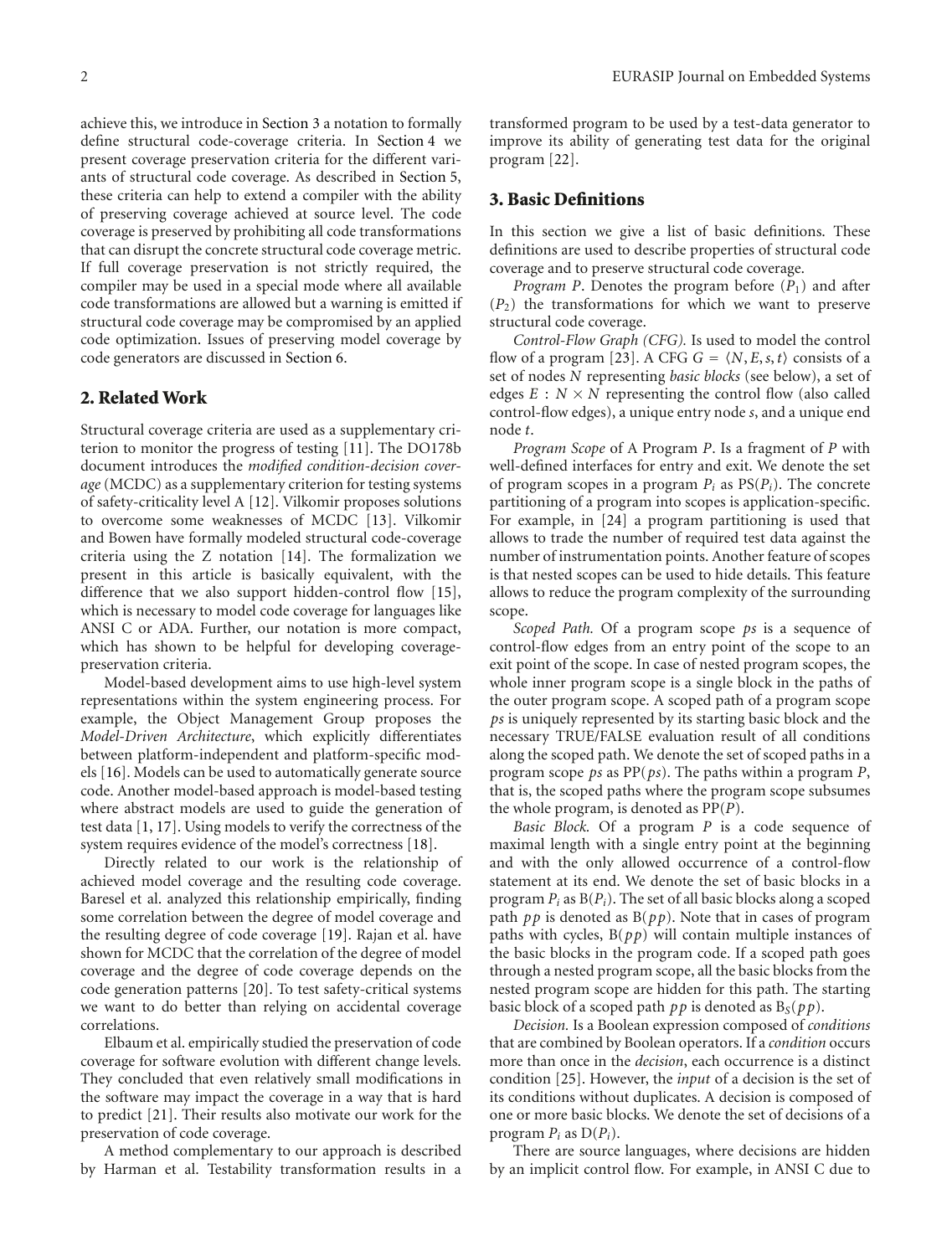the short-circuit evaluation the following statement  $a = (b$ &  $c$ ); contains the decision (b &  $c$ ). The short-circuit evaluation of ANSI C states that the second argument of the operators && and || is not evaluated if the result of the operator is already determined by the first argument. See Section 5.4 for further details. The correct identification of hidden control flow is important, for example, to analyze decision coverage.

*Condition.* Is a Boolean expression. We consider only lowest-level conditions, that is, conditions that do not contain operators with Boolean arguments [25]. A condition is composed of one or more basic blocks. We denote the set of conditions of a decision *d* as C(*d*). The set of all conditions within a program  $P_i$  is denoted as  $C(P_i)$ .

The set of all conditions that directly control edges along a scoped path *pp* is denoted as *C*(*pp*). Note that in cases of program paths with cycles, *C*(*pp*) will contain multiple instances of the conditions in the program code. If a scoped path goes through a nested program scope, all the conditions from the nested program scope are hidden for this path. To follow a certain path, it is also important whether a condition evaluates to TRUE/FALSE. Whether a condition has to be evaluated as TRUE or as FALSE is given by the syntactical structure of a program. For a given scoped path *pp* we denote by  $C_T(pp)$  all the conditions that have to be evaluated as TRUE and by  $C_F(pp)$  all the conditions that have to be evaluated as FALSE to follow *pp*. It holds that  $C_T(pp) \cup C_F(pp) = C(pp)$  and  $(C_T(pp) \cap C_F(pp)) = \emptyset$ .

*Input Data* ID. Defines the set of all possible valuations of the input variables of a program. (Valuation of a variable means the assignment of concrete values to it. The valuation of an expression means the assignment of concrete values to all variables within the expression.)

*Test Data* TD. Defines the set of valuations of the input variables that have been generated with structural code coverage analysis done at source-code level. Since exhaustive testing is intractable in practice, TD is assumed as a true subset of the program's input data space  $\mathbb{ID}$ :  $\mathbb{TD} \subset \mathbb{ID}$ . If we would consider exhaustive testing ( $\mathbb{TD} = \mathbb{ID}$ ) there would be no challenge of structural code-coverage preservation.

*Reachability Valuation*  $IV_R(x)$ *. Defines the set of valu*ations of the input variables that trigger the execution of expression *x*, where *x* can be a condition, decision, or a basic block.

*Satisfiability Valuation*  $IV_T(x)$ ,  $IV_F(x)$ . Defines the sets of valuations of the input variables that trigger the execution of the condition/decision *x* with a certain result of *x*:  $IV_T(x)$ is the input-dataset, where *x*refers to TRUE and  $IV_F(x)$  is the set, where *x*refers to FALSE. The following properties always hold for  $IV_T(x)$ ,  $IV_F(x)$ :

$$
IV_T(x) \cap IV_F(x) = \emptyset,
$$
  
\n
$$
IV_T(x) \cup IV_F(x) = IV_R(x).
$$
\n(1)

Consider the following example of C code to get an intuition about the meaning of the satisfiability valuations:

$$
\begin{array}{rcl}\n\text{void } f & (\text{int } a, b) \\
\text{if } (a==3 \& b==2)\n\end{array}
$$

```
return 1;
 return 0;
}.
```
For this code fragment we assume

$$
IVR(a==3) = \{ \langle a, b \rangle \ a, b \in int \}. \tag{2}
$$

It follows that

$$
IV_{R}(b == 2) = \{ \langle 3, b \rangle \mid b \in int \}
$$
 (3)

(and not the larger set  $\{\langle a, b \rangle \mid a, b \in \text{int}\}\}$  due to the hidden control flow caused by the short-circuit evaluation of ANSI C; see Section 5.4). It follows that

$$
IV_T(b == 2) = \{ \langle 3, 2 \rangle \}. \tag{4}
$$

Only those input data that trigger the execution of condition  $b == 2$  and evaluate it to TRUE are within  $IV_T(b == 2)$ . With  $\langle 3, 2 \rangle$  the conditions a==3 and b==2 are both executed and evaluated to TRUE. Further, it holds that

$$
IV_{F}(b == 2) = \{ \langle 3, b \rangle \mid b \in int \wedge b \neq 2 \}. \tag{5}
$$

The definition of  $IV_R(x)$ ,  $IV_T(x)$ , and  $IV_F(x)$  depends on whether the programming language has hidden control flow (see Section 5.4). Above definitions allow to formally describe structural code coverage criteria. We will also use them to describe requirements to preserve structural code coverage.

*3.1. Structural Code-Coverage Criteria.* Structural codecoverage criteria are metrics to analyze and quantify the control-flow coverage that is achieved for a given set of test data. Execution traces are used to collect the coverage information. In general, the satisfaction of a structural codecoverage criterion is not the primary test-case generation strategy in functional testing. Instead, structural codecoverage achieved during testing is analyzed as a supplementary measure to decide whether the implemented functionality has been sufficiently tested and does not contain any unintended functionality. However, there are also rare testing scenarios where the satisfaction of a certain code-coverage is the primary directive for test-data generation. For example, in measurement-based timing analysis an estimation of the worst-case execution time (WCET) is derived by systematic measurements [24].

In the following we review the properties of several structural code-coverage criteria.

*Line Coverage.* Is not a serious code coverage criterion, as without strict coding guidelines there is an ambiguous mapping from source lines to statements. In the extreme case one could write the whole program within one source line. Historically, line coverage was used as an easy hack when tools for analyzing *statement coverage* were missing. Thus, we do not discuss preservation of line coverage in this work.

*Statement Coverage (SC).* Requires that every statement of a program *P* is executed at least once. Statement coverage alone is quite weak for functional testing [26] and should best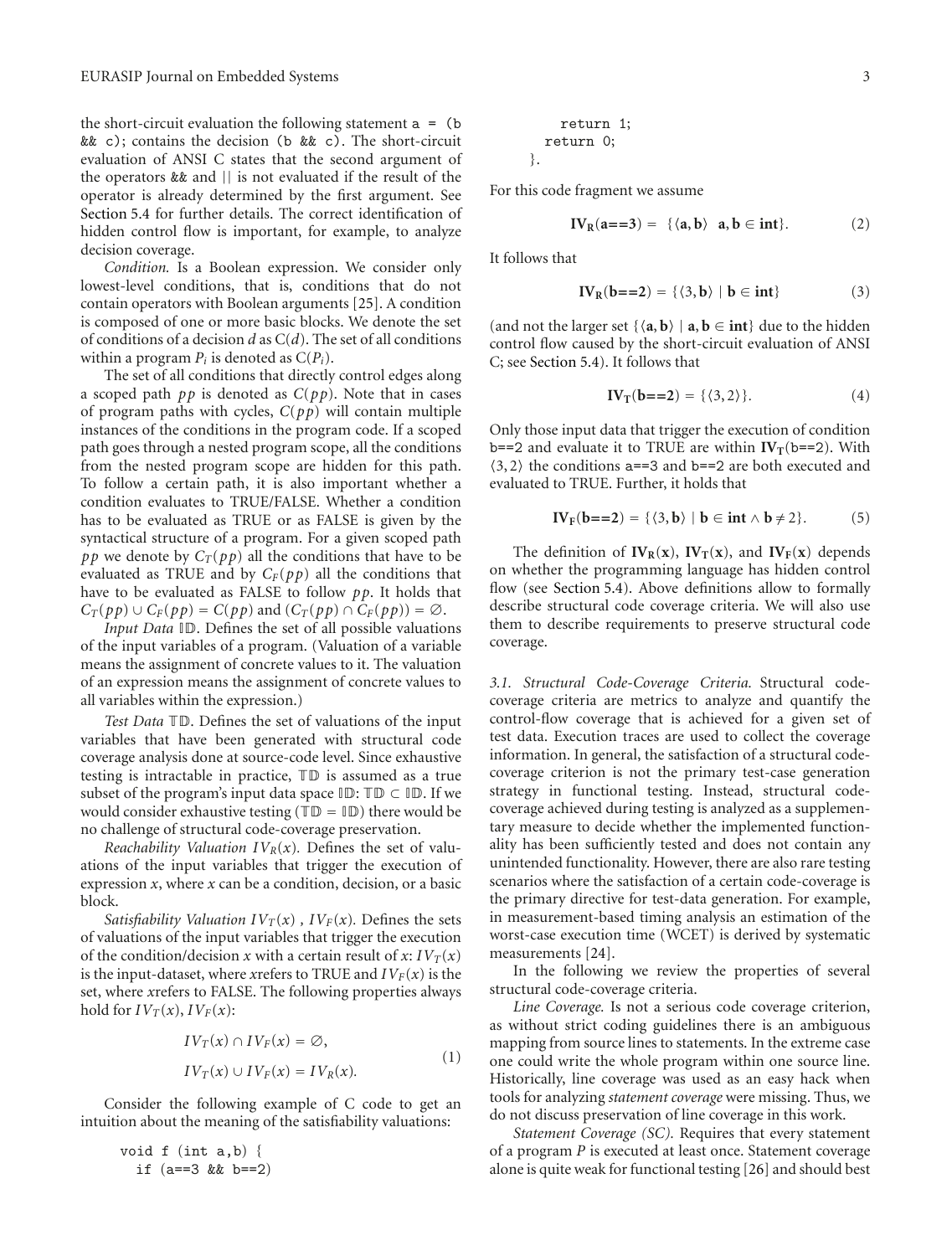be considered as a minimal requirement. Using our above definitions, we can formally define SC as follows:

$$
\forall b \in B(P). (T \mathbb{D} \cap IV_R(b)) \neq \emptyset.
$$
 (6)

Note that the boundary recognition of basic blocks B(*P*) can be tricky due to hidden control-flow. A statement in a high level language like ANSI C can consist of more than one basi cblock. For example, the ANSI C statement f=(a==3 && b==2); consists of multiple basic blocks due to the shortcircuit evaluation order of ANSI C expressions.

*Decision coverage (DC).* Requires that each *decision* of a program *P* has been tested at least once with each possible outcome. Decision coverage is also known as *branch coverage* or *edge coverage*. Decision coverage implies *statement coverage:*

$$
\forall d \in D(P). (IV_T(d) \cap \mathbb{TD}) \neq \emptyset \land (IV_F(d) \cap \mathbb{TD}) \neq \emptyset.
$$
\n(7)

*Condition Coverage (CC).* Requires that each *condition* of the program has been tested at least once with each possible outcome. It is important to mention that CC does *not* imply DC. A formal definition of CC is given in  $(8)$ 

$$
\forall c \in C(P). (IV_T(c) \cap T\mathbb{D}) \neq \emptyset \land (IV_F(c) \cap T\mathbb{D}) \neq \emptyset. (8)
$$

Note that our definition requires in case of short-circuit operators that each condition is really executed. This is achieved by the semantics of  $IV_T()$ ,  $IV_F()$ . However, often definitions are used that do not explicitly consider shortcircuit operators (e.g., [27]), thus having in case of shortcircuit operators only a "virtual" coverage since they do not guarantee that the short-circuit condition is really executed for the evaluation to TRUE as well as for the evaluation to FALSE.

*Condition/Decision Coverage (CDC).* Requires that both, *condition coverage* and *decision coverage* are achieved.

*Modified Condition/Decision Coverage (MCDC).* Requires to show that each condition can independently affect the outcome of the decision [12]. Thus, having *n* conditions in a decision,  $n + 1$  test cases are required to achieve MCDC. Note that MCDC implies DC and CC. A formal definition of MCDC is given in (9) based on the set of input test data TD. It requires that for each condition *c* of a decision *d* there exists two test vectors such that the predicate symbol *unique*  $\text{Cause}(c, d, td_1, td_2)$  holds, which ensures that the two test vectors show different outcomes for *c* as well as *d* but the same outcomes for all other conditions within *d*. This is exactly how MCDC is described above

$$
\forall d \in D(P) \ \forall c \in C(d) \ \exists td_1, td_2 \in \mathbb{TD}.
$$
  
\n
$$
unique\_Cause(c, d, td_1, td_2).
$$
  
\n(9)

$$
unique\_Cause(c_1, d, td_1, td_2) \Longrightarrow
$$
  
\n
$$
control\_Expr(td_1, td_2, c_1) \land
$$
  
\n
$$
control\_Expr(td_1, td_2, d) \land
$$
  
\n
$$
\forall c_2 \in Cd. \ (c_2 \neq c_1) \longrightarrow
$$
  
\n
$$
is\_invariantExpr(\lbrace td_1, td_2 \rbrace, c_2).
$$
\n(10)

The predicate symbol *control\_Expr*( $td_1, td_2, x$ ) tests whether one of the test data  $td_1$ ,  $td_2$  is a member of the input dataset  $IV_T(x)$  and the other one a member of the input data set  $IV_F(x)$ . If this predicate symbol is TRUE it is guaranteed that the expression *x* evaluates to both, TRUE and FALSE:

$$
control\_Expr(td_1, td_2, x) \Longrightarrow
$$
  
\n
$$
(td_1 \in IV_T(x) \land td_2 \in IV_F(x)) \lor \quad (11)
$$
  
\n
$$
(td_2 \in IV_T(x) \land td_1 \in IV_F(x)).
$$

The predicate symbol *is\_invariantExpr*( $ID, x$ ) tests whether the input-data set  $ID \subseteq \mathbb{ID}$  provides a constant outcome for the evaluation of *x*. Actually, the predicate symbol *is invariantExpr*( $ID, x$ ) is used to test whether there exists a test-data subset  $\{td_1,td_2\}$  for a given condition, such that the results of all other conditions remain unchanged. Thus, this predicate symbol is used to ensure that each condition can independently control the output of the decision:

is\_invariant
$$
\text{Expr}(ID, x) \Longrightarrow
$$
  
( $ID \cap IV_T(x) = \emptyset$ )  $\vee$  ( $ID \cap IV_F(x) = \emptyset$ ). (12)

The above definition of MCDC is the original definition given in the RTCA/DO178b document [12]. However, this definition is rather strict, so that people thought of some less restrictive definitions. For example, it is not possible with the original definition to cover a decision with strongly coupled conditions. (Two conditions *c*1, *c*<sup>2</sup> are strongly coupled, iff they have the same input data partitioning for their satisfiability valuation, i.e.,  $(IV_T(c_1) = IV_T(c_2) \wedge IV_F(c_1) =$ *IVF*(*c*<sub>2</sub>)) ∨ (*IV<sub>T</sub>*(*c*<sub>1</sub>) = *IV<sub>F</sub>*(*c*<sub>2</sub>) ∧ *IV<sub>F</sub>*(*c*<sub>1</sub>) = *IV<sub>T</sub>*(*c*<sub>2</sub>)).) As described in [25], there exist at least three definitions of MCDC:

- (i) *Unique-Cause MCDC*: this is the original definition given in [12].
- (ii) *Unique-Cause + Masking MCDC*: this definition of MCDC is less restrictive as it requires in case of strongly coupled conditions to test only that one of them covers the decision (masking) [15].
- (iii) *Masking MCDC*: this is less restrictive than the two above, as it does not require the *Unique-Cause*. A condition is masked if its value cannot influence the outcome of a decision due to the overruling values of other conditions. For *Masking MCDC* it is sufficient to show that each condition can affect the outcome of the decision without being masked. However, *Masking MCDC* is not required to test whether conditions do independently cover the decision. It focuses more on testing the correct implementation of subexpressions within a Boolean expression.

According to Chilenski the metric *Masking MCDC* should be the preferred form of MCDC as it provides the same error detection probability but allows for more different test sets and thus the generation of test data more is cost-effective [25].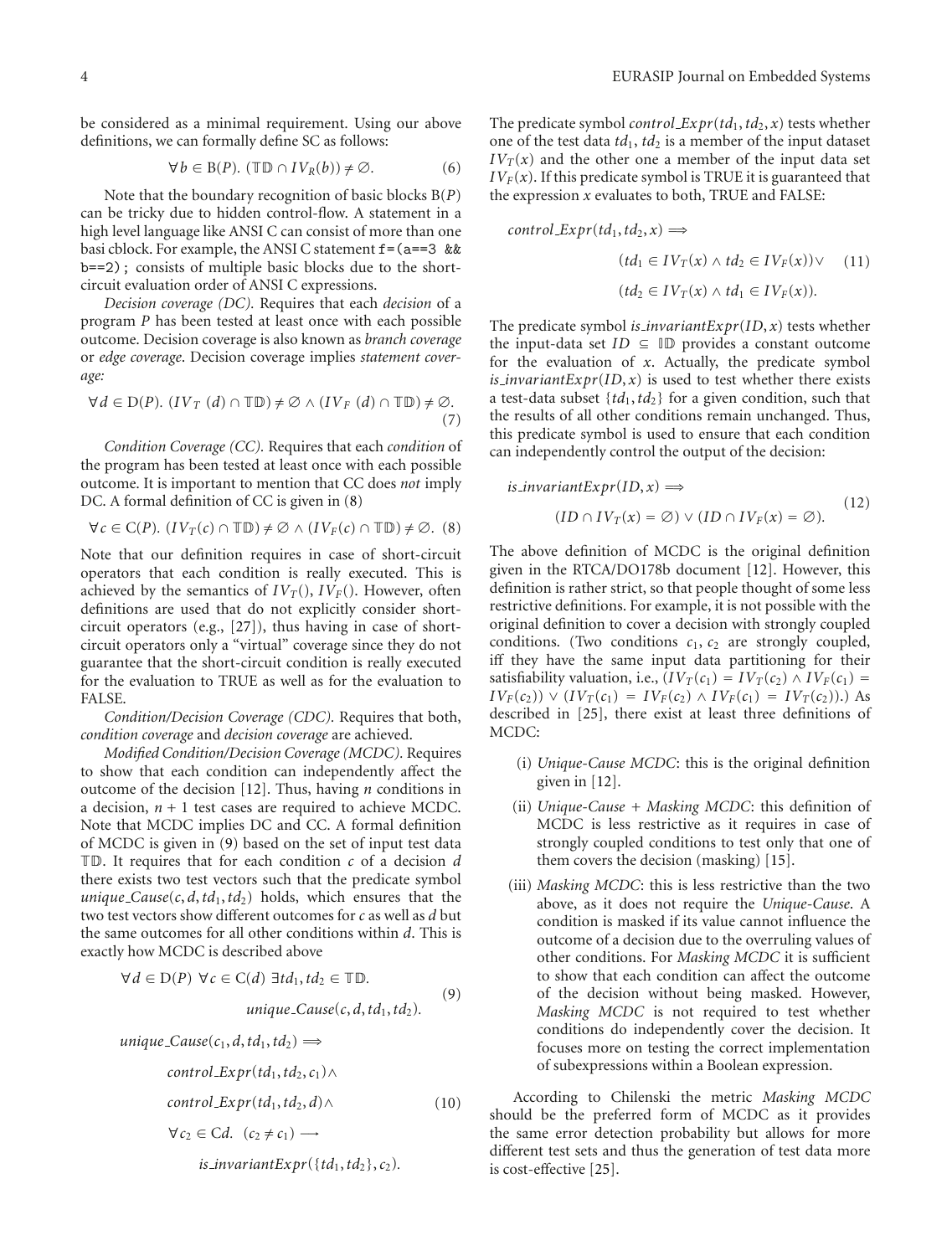Within this article we focus on the original definition of MCDC. Extending above formal definition of MCDC to *Unique-Cause + Masking MCDC* or *Masking MCDC* is straight-forward. One has to exchange the predicate *unique*  $\text{.}$  *Cause*( $c_1$ ,  $d$ ,  $td_1$ ,  $td_2$ ) by another predicate that formalizes the semantics of the alternative MCDC criterion.

*Multiple Condition Coverage (MCC).* Requires besides DC and CC that each possible combination of outcomes of the conditions of each decision is executed at least once. MCC demands a rather high number of test cases: to achieve full MCC of a decision with *n* conditions 2*<sup>n</sup>* tests are necessary. MCC is desired in theory, but MCC tends to be infeasible for industrial code, because there are too many conditions per decision [27]. Thus, in this work we do not address MCC.

*Path Coverage (PC).* Requires that each path of a program *P* has been tested at least once. Since the number of paths within a program typically grows exponentially with the program size (PC is even stronger than MCC), we do not address PC.

*Scoped Path Coverage (SPC).* Is a coverage metric recently introduced by the authors. We use this type of code coverage for *measurement-based timing analysis* [7]. In this article we formalize this coverage metric to reason about necessary properties of a compilation profile for preserving SPC. The basic idea of SPC is to partition the program *P* into program scopes and cover all possible paths within each program scope. Actually, PC is just the special case of using SPC in combination with only one program scope covering the whole program *P*.

The appropriate partitioning of a program into program scopes depends on the concrete testing goal. For example, in case of our research on *measurement-based timing analysis* [7] we use the partitioning of the program into scopes to achieve a compromise between precision of measurement results (the larger the segments the more precise) and number of necessary measurements.

SPC requires that each path within a program scope is tested at least once. Thus, there must be a test datum that covers all basic blocks along the path. Using our above definitions, we can formally define SPC as follows:

$$
\forall ps \in PS(P) \ \forall pp \in PP(ps) \ \exists td \in TD.
$$
  
\n
$$
(IV_R(B_S(pp)) \cap \{td\}) \neq \emptyset \land
$$
  
\n
$$
\forall c_T \in C_T(pp). \ (IV_T(c_T) \cap \{td\}) \neq \emptyset \land
$$
  
\n
$$
\forall c_F \in C_F(pp). \ (IV_F(c_F) \cap \{td\}) \neq \emptyset.
$$
  
\n(13)

Note, that the condition " $(IV_R(B_S(pp)) \cap \{td\}) \neq \emptyset$ " of (13) ensures that in the pathological case of having a program scope that is completely free of conditions, coverage of the only single path in the program scope is guaranteed.

Whether SPC is feasible in practice, depends on the program complexity itself and also on the applicationspecific partitioning of a program into program scopes.

Examples of test vectors sufficient for full coverage according to the different coverage metrics are given in Table 1. The ANSI C code example is a decision including

| Program $P_1$                 | Transformation | Program $P_2$                 |
|-------------------------------|----------------|-------------------------------|
| $(PS_1, B_1, D_1)$            |                | $(PS_2, B_2, D_2)$            |
| Coverage $(P_1, \mathbb{TD})$ |                | Coverage $(P_2, \mathbb{TD})$ |

Figure 1: Coverage-preserving program transformation.

three conditions. Note that in C the operators || and && influence the control flow of the program due to the shortcircuit evaluation in ANSI C. This small example is meant to support the definition of different variants of coverage metric. It is not meant to show the relative costs of the different variants of structural coverage metric.

The *condition coverage*(CC) needs a relative high number of test vectors. This is because of test vectors that enforce the entering of a program decision do not necessarily enforce the execution of a specific condition within the decision. *Multiple condition coverage* (MCC) has a relative high cost for testing a single decision. However, when looking at the whole program, then *path coverage* (PC) is typically much more complex, and depending on the definition of program scopes, *scoped path coverage* (SPC) requires significantly less test vectors than PC.

#### **4. Preservation of Structural Code Coverage**

The challenge of structural code-coverage preservation is to ensure for a given structural code coverage of a program *P*<sup>1</sup> that this code coverage is preserved while the program  $P_1$  is transformed into another program  $P_2$ . This scenario is shown in Figure 1. Of course if a program will be transformed, also the sets of basic blocks *B*, the set of program decisions *D*, or program scopes *PS* may get changed. As shown in Figure 1, the interesting question is whether a concrete code transformation preserves the structural code coverage of interest.

When transforming a program, we are interested in the program properties that must be maintained by the code transformation such that a structural code coverage of the original program by the test-data set TD is preserved to the transformed program. Based on these properties one can adjust a source-to-source transformer or a compiler to use only those optimizations that preserve the intended structural code coverage.

These coverage-preservation properties to be maintained have to ensure that whenever the code coverage is fulfilled at the original program by some test data  $\mathbb{TD}$  then this coverage is also fulfilled at the transformed program with the same test data:

$$
\forall \mathbb{TD}. \text{ coverage}(P_1, \mathbb{TD}) \implies \text{coverage}(P_2, \mathbb{TD}). \qquad (14)
$$

The code coverage preservation can be applied on any type of code transformation, for example, on a source-tosource transformer or a compiler.

In the first step, we have to determine for each code transformation of the code transformer whether it preserves a given structural code coverage. We call this the *coverage*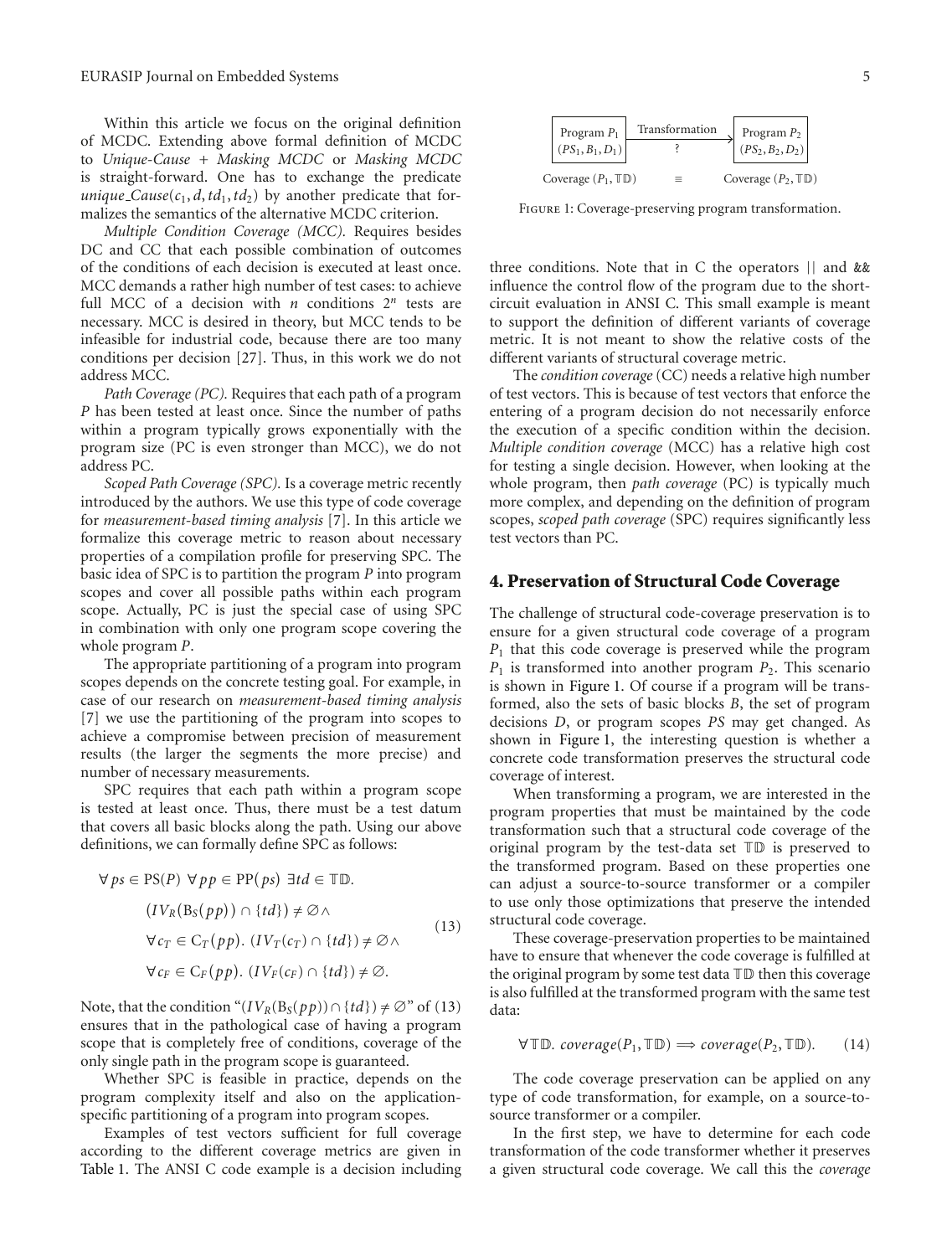|   | Test vector  |   | ANSI C expression               |          |          |               | Coverage criterion |            |          |            |
|---|--------------|---|---------------------------------|----------|----------|---------------|--------------------|------------|----------|------------|
| A | B            | C | (B & & C))<br>$if(A \mid \mid)$ | SC.      | DC       | <sub>CC</sub> | <b>MCDC</b>        | <b>MCC</b> | PC       | <b>SPC</b> |
| F | F            | н | F                               |          |          |               |                    | $\times$   |          |            |
| F | F            |   | Е                               |          |          | X             | $\times$           | $\times$   | $\times$ | $\times$   |
| F | T            | Е | F                               |          | $\times$ | $\times$      | $\times$           | $\times$   | $\times$ | $\times$   |
| F | $\mathbf{T}$ |   | m                               |          |          | $\times$      | $\times$           | $\times$   | $\times$ | $\times$   |
| T | Е            | Е | T                               | $\times$ | $\times$ | $\times$      | $\times$           | $\times$   | $\times$ | $\times$   |
| T | F            |   |                                 |          |          |               |                    | ×          |          |            |
| T | $\mathbf{T}$ |   | m                               |          |          |               |                    | $\times$   |          |            |
|   | m            |   |                                 |          |          |               |                    | $\times$   |          |            |

Table 1: Example: Sufficient test vectors per coverage metric.



Figure 2: Determination of a coverage profile.

*profile* of a code transformation. The determination of the coverage profile is shown in Figure 2. The structural code coverage metrics of interest have to be formalized and based on that the coverage preservation criteria have to be determined. The coverage preservation criteria together with description of a code optimization are used to calculate the coverage profile of that optimization. The construction of a formal model of the code optimization in Figure 2 is an intermediate step that is necessary if one wants to use formal verification to determine the coverage profile. In case the coverage profile is determined manually, such a formal model of the code optimization is not needed.

In the second step, the coverage preservation has to be integrated into the code transformer. As an example we assume the code transformer is a compiler, as shown in Figure 3. This coverage-preserving compiler will have an input parameter to set the code coverage metric to be preserved. The coverage-preserving compiler can have two operation modes.

*Safe Mode.* In this mode the coverage-preserving compiler will apply only those code optimizations that preserve the given code coverage metric. With this operation mode we assure coverage preservation at the cost of a potential degradation of performance.

*Full-Optimization Mode.* In this mode the coverage-preserving compiler will apply all code transformations but it



FIGURE 3: Application of a coverage profile.

will emit a warning whenever a code transformation has been used that does not ensure the preservation of the given coverage metrics. The warning message should be as specific as possible to support the user in determining additional test data to regain code coverage for the optimized code.

The determination of the coverage profile for a given code transformation and the realization of a coveragepreserving compiler are not the focus of this article. Within this article we present the foundation for such a coverage preservation framework and discuss issues that challenge its applicability.

In the following we present coverage preservation criteria for several variants of structural code-coverage metrics. The important aspect is that these preservation criteria are independent of the concrete test data TD that achieve the structural code coverage at the original program.

*4.1. Preserving Statement Coverage (SC).* Equation (15) of Theorem 4.1 provides a coverage preservation criterion for statement coverage. Equation (15) essentially says that for each basic block *b'* of the transformed program there exists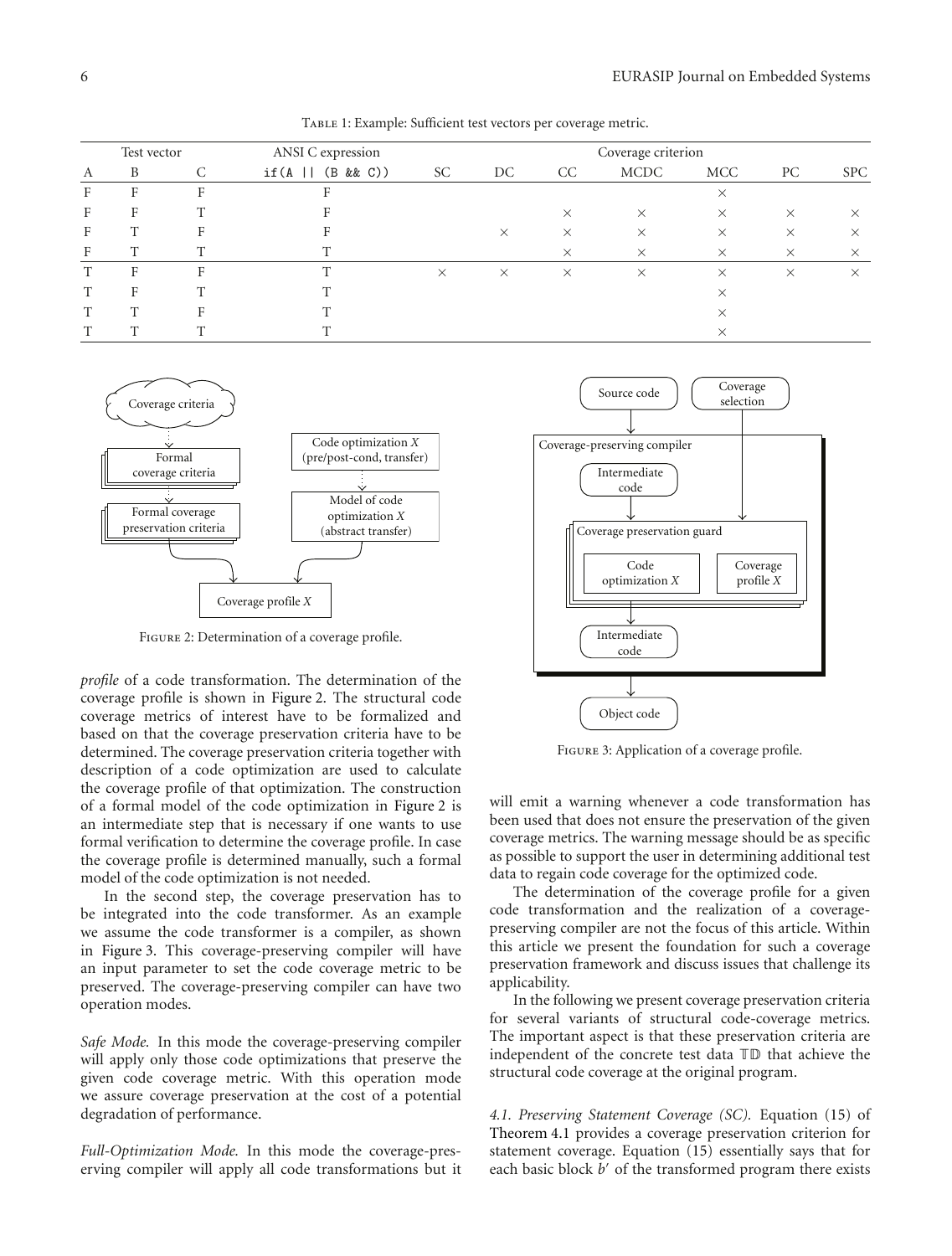a basic block *b* of the original program such that reaching *b* with a given test vector implies that also *b'* is reached with the same test vector.

**Theorem 4.1** (Preservation of SC). *Assuming that a set of test data* TD *achieves statement coverage on a given program P*1*, then* (15) *provides a sufficient—and without further knowledge about the program and the test data (there is now knowledge about the test data or the program assumed), also necessary criterion for guaranteeing preservation of statement coverage on a transformed program P*2*.*

$$
\forall b' \in B(P_2) \exists b \in B(P_1). \ IV_R(b') \supseteq IV_R(b). \tag{15}
$$

*Proof. Preservation of SC*: Part 1, showing sufficiency: Since  $T\mathbb{D}$  is assumed to achieve SC on  $P_1$ , it holds for each *b* ∈ *B*<sub>1</sub> that  $(IV_R(b) \cap \mathbb{TD}) \neq \emptyset$ . Since (15) states that *IV<sub>R</sub>*(*b*<sup> $\prime$ </sup>) ⊇ *IV<sub>R</sub>*(*b*) it follows that for each *b*<sup> $\prime$ </sup> ∈ *B*<sub>2</sub> we also have  $(IV_R(b') \cap \mathbb{TD}) \neq \emptyset$ . Thus, SC is preserved at *P*<sub>2</sub>.

Part 2, showing necessity by indirect proof: Assuming there exists a basic block  $b' \in B_2$  of  $P_2$  such that for all basic blocks  $b \in B_1$  of  $P_1$  it holds that  $\neg (IV_R(b') \supseteq IV_R(b)),$ then each  $IV_R(b)$  contains at least one input that is not in *IV<sub>R</sub>*(*b*<sup>'</sup>). If  $\mathbb{T} \mathbb{D}$  consists of exactly those inputs, then *b*<sup>*i*</sup> is never reached although SC holds in *P*1, which implies that SC is not preserved.  $\Box$ 

*4.2. Preserving Condition Coverage (CC).* To define a coverage preservation criterion for CC (Theorem 4.2) we use the auxiliary predicate *touches*  $ID(x, ID)$  given in (16).

The predicate *touches*  $ID(x, ID)$  is only TRUE if the set of input data *ID* includes at least the true-satisfiability valuation  $IV_T(x)$  or the false-satisfiability valuation  $IV_F(x)$ of expression *x*, where *x* is either a condition or a decision. The predicate *touches*  $ID(x, ID)$  is used for the coverage preservation criterion of CC (and also DC) to test whether the evaluation of any expression  $x$  of the original program to both, TRUE and FALSE, implies that the test data include at least one element of *ID*, needed for the coverage of an expression in the transformed program

$$
touches\_ID(x, ID) \Longrightarrow (IV_T(x) \subseteq ID) \lor (IV_F(x) \subseteq ID).
$$
 (16)

Equation  $(17)$  states that for each condition  $c'$  of the transformed program there exists at least one condition of the original program whose coverage implies that *c'* evaluates to TRUE and there exists at least one condition of the original program whose coverage implies that  $c'$  evaluates to FALSE.

**Theorem 4.2** (Preservation of CC). *Assuming that a set of test data* TD *achieves condition coverage on a given program P*1*, then* (17) *provides a sufficient—and without further knowledge about the program and the test data, also necessary—criterion* *for guaranteeing preservation of condition coverage on a transformed program*  $P_2$ *:* 

$$
\forall c' \in C(P_2).
$$
  
\n
$$
\exists c \in C(P_1). \quad touches \, \underline{ID}(c, IV_T(c')) \land \qquad (17)
$$
  
\n
$$
\exists c \in C(P_1). \quad touches \, \underline{ID}(c, IV_F(c')).
$$

*Proof. Preservation of CC*: Part 1, showing sufficiency: Since TD is assumed to achieve CC on  $P_1$ , it holds for each  $c$  ∈  $C(P_1)$  that  $(IV_T(c) \cap \mathbb{TD}) \neq \emptyset$  and  $(IV_F(c) \cap \mathbb{TD}) \neq \emptyset$ . Since (17) states that for each  $c' \in C(P_2)$  it holds that

$$
\exists c \in \mathcal{C}(P_1). \ (IV_T(c') \supseteq IV_T(c) \lor IV_T(c') \supseteq IV_F(c)),
$$
  

$$
\exists c \in \mathcal{C}(P_1). \ (IV_F(c') \supseteq IV_F(c) \lor IV_F(c') \supseteq IV_T(c)),
$$
 (18)

it follows that for each  $c' \in C(P_2)$  we also have

 $(V_T(c') \cap \mathbb{TD}) \neq \emptyset, \qquad (IV_F(c')$  $(IV_F(c') \cap \mathbb{TD}) \neq \emptyset.$  (19)

Thus, CC is preserved at  $P_2$ .

Part 2, showing necessity by indirect proof: Assuming there exists a condition  $c' \in C(P_2)$  of program  $P_2$  such that for all conditions  $c_1, c_2 \in C(P_1)$  of program  $P_1$  it either holds that

(a) 
$$
\neg (IV_T(c') \supseteq IV_T(c_1) \lor IV_T(c') \supseteq IV_F(c_1)),
$$
  
(b)  $\neg (IV_F(c') \supseteq IV_F(c_2) \lor IV_F(c') \supseteq IV_T(c_2)),$ 

then it is possible that

(a) 
$$
\forall c \in C(P_1)
$$
:  $\mathbb{TD} \cap IV_T(c') \cap (IV_T(c) \cup IV_F(c)) = \varnothing$ ,

(b) 
$$
\forall c \in C(P_1)
$$
:  $\mathbb{TD} \cap IV_F(c') \cap (IV_F(c) \cup IV_T(c)) = \varnothing$ 

which in both cases violates the preservation of CC.  $\Box$ 

*Simplification of the CC Preservation Criteria.* The goal of defining the coverage preservation criterion is to decide for a set of code transformations whether they could potentially disrupt the structural code coverage achieved on the original program. Typically, when checking the preservation of structural code coverage, one would simplify (17) by just checking whether each condition  $c \in C(P_1)$  is kept equal or simply is inverted. This would result in the simpler criterion given in (20)

$$
\forall c' \in C(P_2) \exists c \in C(P_1). \tag{20}
$$

$$
(IV_T(c') = IV_T(c)) \vee (IV_T(c') = IV_F(c)).
$$

Working with the simple constraint of (20) may be sufficient in practice when analyzing the effect of concrete code transformations, since many transformations do not modify the conditions within a decision, but only their grouping into decisions. The simplified criterion is sufficient to allow only such code transformations that do not introduce new conditions with new unique satisfiability by the test data. Further, some transformations just invert a condition, which can be checked also with this simplified criterion.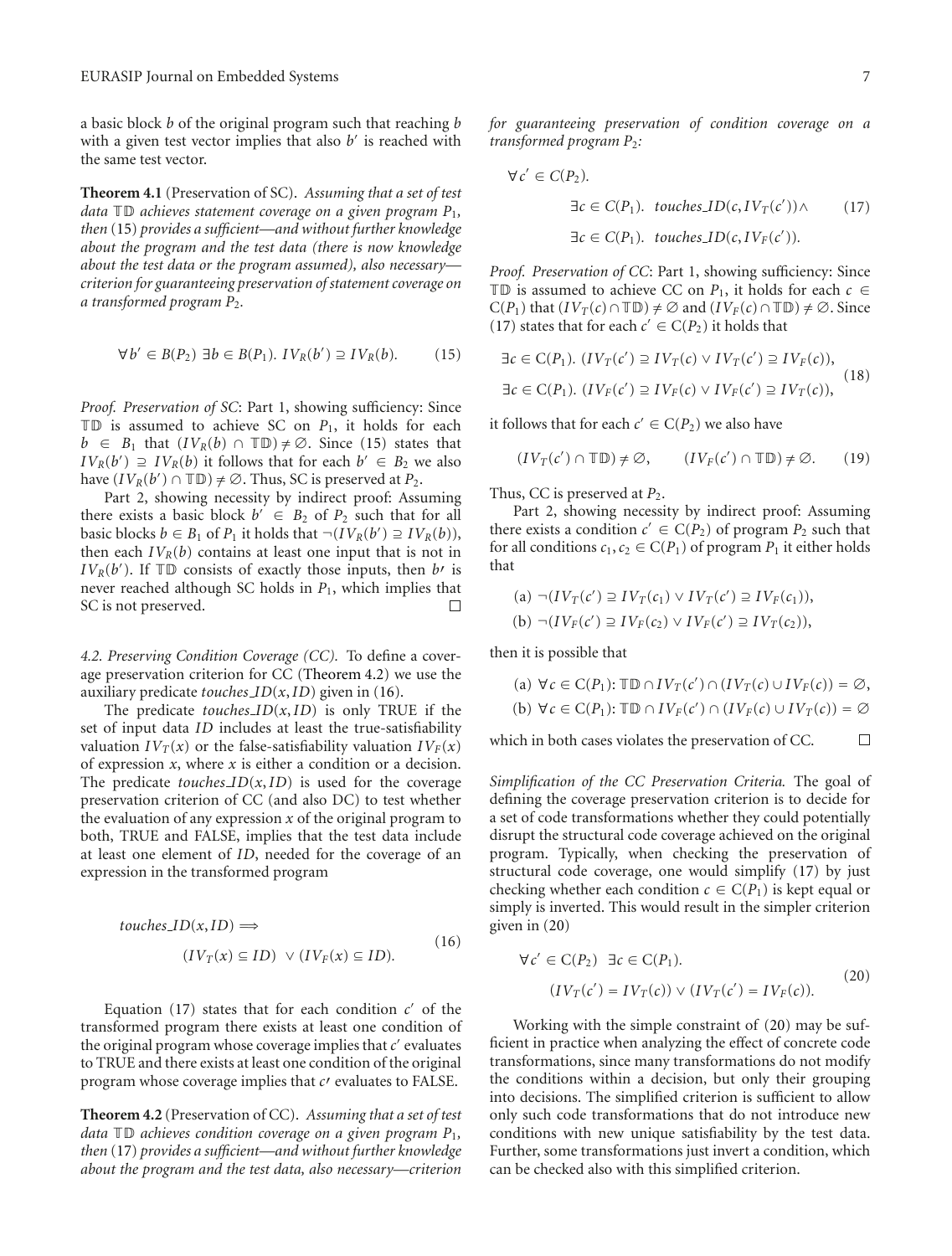*4.3. Preserving Decision Coverage (DC).* To define a coverage preservation criterion for DC (Theorem 4.3) we use the auxiliary predicate *touches*  $ID(x, ID)$  given in (16), which is also used for preserving CC.

Equation (21) of Theorem 4.3 provides a coverage preservation criterion for decision coverage. Equation (21) essentially says that for each decision  $d'$  of the transformed program there exists at least one decision of the original program whose coverage implies that *d'* evaluates to TRUE and there exists at least one decision of the original program whose coverage implies that *d'* evaluates to FALSE.

**Theorem 4.3** (Preservation of DC). *Assuming that a set of test data* TD *achieves decision coverage on a given program P*1*, then* (21) *provides a sufficient—and without further knowledge about the program and the test data, also necessary—criterion for guaranteeing preservation of decision coverage on a transformed program P*<sup>2</sup>

$$
\forall d' \in D(P_2).
$$
  
\n
$$
\exists d \in D(P_1). \t touches\_ID(d, IV_T(d')) \wedge (21)
$$
  
\n
$$
\exists d \in D(P_1). \t touches_{ID(d, IV_T(d'))}.
$$

*Proof. Preservation of DC*: Part 1, showing sufficiency: since TD is assumed to achieve DC on  $P_1$ , it holds for each *d* ∈  $D(P_1)$  that  $(IV_T(d) \cap \mathbb{TD}) \neq \emptyset$  and  $(IV_F(d) \cap \mathbb{TD}) \neq \emptyset$ . Since (21) states that for each  $d' \in D(P_2)$ 

- $(1) \exists d \in D(P_1)$ .  $(IV_T(d')) \supseteq IV_T(d) \vee IV_T(d') \supseteq$  $IV_F(d)$ ,
- $(2) \exists d \in D(P_1)$ *.*  $(IV_F(d')) \supseteq IV_F(d) \vee IV_F(d') \supseteq$  $IV_T(d)$

it follows that for each  $d' \in D(P_2)$  we also have  $(IV_T(d') \cap I_T)$  $(T\mathbb{D}) \neq \emptyset$  and  $(IV_F(d') \cap T\mathbb{D}) \neq \emptyset$ . Thus, DC is preserved at *P*2.

Part 2, showing necessity by indirect proof: assuming there exists a decision  $d' \in D(P_2)$  such that for all conditions  $d_1, d_2 \in D(P_1)$  it either holds that

(a) 
$$
\neg (IV_T(d') \supseteq IV_T(d_1) \vee IV_T(d') \supseteq IV_F(d_1)),
$$
 or  
(b)  $\neg (IV_F(d') \supseteq IV_F(d_2) \vee IV_F(d') \supseteq IV_T(d_2)),$ 

then it is possible that

- (a)  $\forall d_1 \in D(P_1)$ : TD∩*IV<sub>T</sub>*(*d'*)∩(*IV<sub>T</sub>*(*d*<sub>1</sub>)∪*IV<sub>F</sub>*(*d*<sub>1</sub>)) = ∅, or
- $(b) \forall d_2 \in D(P_1)$  : TD ∩  $IV_F(d') \cap (IV_F(d_2) \cup$  $IV_T(d_2) = \emptyset$ ,

which in both cases violates the preservation of DC.  $\Box$ 

*Guaranteeing Decision Coverage.* Guaranteeing the preservation of a structural code coverage criterion that depends on the coverage of decisions of a program is challenging, since there are many ways to re-group conditions into hierarchies of decisions without changing the program semantics.

The criterion given in (21) imposes quite strong restrictions on the performed code transformations, since it

requires that for each decision  $d' \in D(P_2)$  there is an adequate decision  $d \in D(P_1)$  of the original program such that *decision coverage* is preserved. For example, consider the following code transformation:

$$
\begin{array}{ccc}\n & \text{if } (a == 3) \{ \\
 \text{if } (a == 3) \{ \\
 \text{c();} \\
 \} \quad & \text{if } (b == 2) \{ \\
 \text{c();} \\
 \} \quad & \text{if } (b == 3) \{ \\
 \text{c();} \\
 \} \quad & \text{if } (b == 2) \{ \\
 \text{c();} \\
 \} \quad & \text{if } (b == 3) \{ \\
 \text{c();} \\
 \} \quad & \text{if } (b == 3) \{ \\
 \text{c();} \\
 \} \quad & \text{if } (b == 3) \{ \\
 \text{c();} \\
 \} \quad & \text{if } (b == 3) \{ \\
 \text{c();} \\
 \} \quad & \text{if } (b == 3) \{ \\
 \text{c();} \\
 \} \quad & \text{if } (b == 3) \{ \\
 \text{c();} \\
 \} \quad & \text{if } (b == 3) \{ \\
 \text{c();} \\
 \} \quad & \text{if } (b == 3) \{ \\
 \text{c();} \\
 \} \quad & \text{if } (b == 3) \{ \\
 \text{c();} \\
 \} \quad & \text{if } (b == 3) \{ \\
 \text{c();} \\
 \} \quad & \text{if } (b == 3) \{ \\
 \text{c();} \\
 \} \quad & \text{if } (b == 3) \{ \\
 \text{c();} \\
 \} \quad & \text{if } (b == 3) \{ \\
 \text{c();} \\
 \} \quad & \text{if } (b == 3) \{ \\
 \text{c();} \\
 \} \quad & \text{if } (b == 3) \{ \\
 \text{c();} \\
 \} \quad & \text{if } (b == 3) \{ \\
 \text{c();} \\
 \} \quad & \text{if } (b == 3) \{ \\
 \text{c();} \\
 \} \quad & \text{if } (b == 3) \{ \\
 \text{c();} \\
 \} \quad & \text{if } (b == 3) \{ \\
 \text{c();} \\
 \} \quad & \text{if } (b == 3) \{ \\
 \text{c();} \\
 \} \quad & \text{if } (b == 3) \{ \\
 \text{c();} \\
 \} \quad & \text{if } (b == 3) \{ \\
 \text{c();} \\
 \} \quad & \text{if } (b
$$

Such a transformation is quite typical when sourcecode is transformed into assembly code. Actually, the only decision in the original code is  $(a==3 \& b==2)$ . Having *decision coverage* on the original code, there are numerous code transformations possible that do not preserve *decision coverage*.

Thus, it would be useful to have another criterion to guarantee decision coverage at the transformed program. Equation (22) provides a sufficient criterion for guaranteeing decision coverage on the transformed program, assuming that *condition coverage* is fulfilled on the original program

$$
\forall d' \in D(P_2).
$$
  
\n
$$
\exists c \in C(P_1). \t touches\_ID(c, IV_T(d')) \land (22)
$$
  
\n
$$
\exists c \in C(P_1). \t touches\_ID(c, IV_F(d')).
$$

The new criterion requires a different, but not stronger, structural code coverage at the original code to guarantee *decision coverage* at the transformed code. This criterion is typically more flexible when generating assembly code (which typically does not have control-flow statements with complex decisions). Further, in case that *condition decision coverage* (CDC) is fulfilled at the original program, one may chose between the criteria of (21) and (22) to guarantee *decision coverage* at the transformed program.

*4.4. Preserving MCDC.* Preserving MCDC coverage on a transformed program is especially challenging, since the code transformation may produce arbitrary groupings of conditions into decisions. Especially the requirement that each condition can independently influence the outcome of its conditions, is rather complex to check.

As the MCDC coverage preservation criterion is rather complex, we derive them in two steps. First, we describe a rather naive criterion that is relatively ease to understand. This criterion is sufficient but not necessary (too strict). Second, we describe a "realistic" (more detailed) criterion that is sufficient and necessary.

*A Naive Coverage Preservation Criterion.* A sufficient but not necessary coverage preservation criterion for MCDC is given in (23). The predicate symbol *unique Cause* is used in the same way as the real criterion: it is used to express that only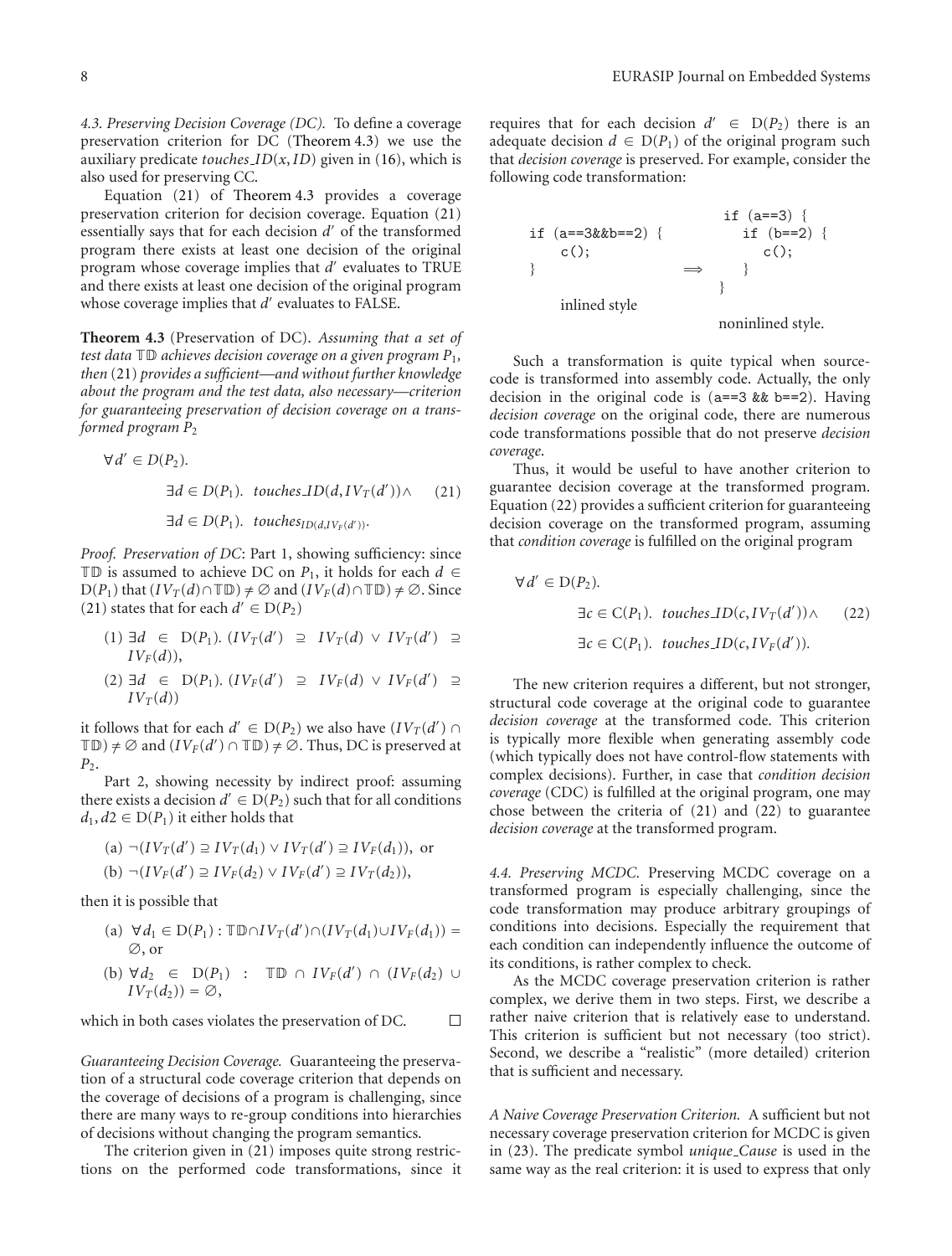input data that fulfill MCDC at the original program have to be considered for coverage preservation

$$
\forall d' \in D(P_2) \quad \forall c' \in C(d') \; \exists d \in D(P_1) \; \exists c \in C(d).
$$

$$
\exists \langle id_1, id_2 \rangle \in \mathbb{TD}.
$$

$$
unique\_Cause(c, d, id_1, id_2) \Longrightarrow
$$

$$
unique\_Cause(c', d', id_1, id_2).
$$

$$
(23)
$$

This naive criterion is not necessary since it requires the coverage preservation of the conditions in the transformed program  $P_2$  by a single condition from the original program *P*1.

Another drawback of this naive criterion is that it is based on a concrete set of test data TD that are used to achieve MCDC at the original program. To ensure coverage preservation in general, it would be necessary to ensure that the criterion holds for all possible sets of test data TD that achieve MCDC at the original program, which tends to be intractable in practice.

*A Realistic Coverage Preservation Criterion.* To define an easier testable (but more complicated) coverage preservation criterion for MCDC (Theorem 4.4) we use the auxiliary predicate *mult\_control\_Expr*( $ID_1$ , $ID_2$ , $x$ ) given in (24). The predicate *mult control Expr* is similar to the predicate symbol *control*  $Expr(td_1, td_2, x)$ , with the difference that it performs the control check on all members of two sets of input data. The predicate *mult\_control\_Expr*( $ID_1$ , $ID_2$ , $x$ ) is used for the coverage preservation of MCDC to test whether the condition  $x$  of the original program refers to TRUE for one input data set *ID*<sup>1</sup> or *ID*<sup>2</sup> and refers to FALSE for the other. Besides *mult\_control\_Expr*( $ID_1$ , $ID_2$ , $x$ ), also the predicate *unique*  $\text{Cause}(c_1, d, td_1, td_2)$  (10) is used to describe the preservation criterion for MCDC coverage

$$
\begin{aligned}\n\textit{mult\_control\_Expr(ID_1, ID_2, x)} &\Longrightarrow \\
&\quad (ID_1 \subseteq IV_T(x) \land ID_2 \subseteq IV_F(x)) \lor \\
&\quad (ID_1 \subseteq IV_F(x) \land ID_2 \subseteq IV_T(x)).\n\end{aligned}\n\tag{24}
$$

The criterion given in equ preserve mcdc states that for each condition *c'* of a decision *d'* of the transformed program there exist two sets of input data  $ID_1$  and  $ID_2$ whose members achieve the *unique Cause* criterion needed for MCDC coverage. Further, there has to be a condition of the original program such that the  $ID_1$  is a subset of either the true-satisfiability valuation or the false-satisfiability valuation (tested with the predicate *mult control Expr*). *ID*<sup>2</sup> the same requirement as *ID*1.

**Theorem 4.4** (Preservation of MCDC). *Assuming that a set of test data* TD *achieves MCDC coverage on a given program P*1*, then* (25) *provides a sufficient—and without further knowledge about the program and the test data, also*

*necessary—criterion for guaranteeing preservation of MCDC coverage on a transformed program*  $P_2$ 

$$
\forall d' \in D(P_2) \ \forall c' \in C(d') \ \exists ID_1, ID_2 \subseteq \mathbb{ID}.
$$
  
\n
$$
(\exists d \in D(P_1) \ \exists c \in C(d) \ \exists ID_{tmp} \subseteq \mathbb{ID}.
$$
  
\n*mult-control* 
$$
Exp([ID_1, ID_{tmp}, c) \land
$$
  
\n
$$
\forall \langle id_1, id_2 \rangle \in ID_1 \times ID_{tmp}.
$$
  
\n*unique* 
$$
Cause(c, d, id_1, id_2)
$$
  
\n
$$
\land
$$
  
\n
$$
(\exists d \in D(P_1) \ \exists c \in C(d) \ \exists ID_{tmp} \subseteq \mathbb{ID}. \qquad (25)
$$
  
\n*mult-control* 
$$
Exp([ID_2, ID_{tmp}, c) \land
$$
  
\n
$$
\forall \langle id_1, id_2 \rangle \in ID_2 \times ID_{tmp}.
$$
  
\n*unique* 
$$
Cause(c, d, id_1, id_2)
$$
  
\n
$$
\land
$$
  
\n
$$
\forall \langle id_1, id_2 \rangle \in ID_1 \ \forall ID
$$

$$
\forall \langle id_1, id_2 \rangle \in ID_1 \times ID_2.
$$
  
unique-Cause( $c', d', id_1, id_2$ )).

*Proof. Preservation of MCDC*: Part 1, showing sufficiency: Since  $\mathbb{TD}$  is assumed to achieve MCDC on  $P_1$ , it holds for each  $d \in D(P_1)$  and for each  $c \in C(d)$  that there exist at least two test vectors  $td_1,td_2 \in \mathbb{TD}$  such that  $unique\_Cause(c, d, td_1, td_2)$ . Since  $unique\_Cause(c, d, td_1,$  $td<sub>2</sub>$ ) as defined in (10) for each condition is the formal definition of MCDC it directly follows that

$$
\forall d' \in D(P_2) \quad \forall c' \in C(d') \exists ID_1, ID_2 \subseteq \mathbb{ID}.
$$

$$
\cdots \land \cdots \land
$$

$$
\forall \langle id_1, id_2 \rangle \in ID_1 \times ID_2.
$$

$$
\text{unique\_Cause}(c', d', id_1, id_2))
$$

$$
(26)
$$

is a sufficient criterion to ensure that MCDC is preserved at program  $P_2$ .

Part 2, showing necessity by indirect proof: Assuming there exists a decision  $d' \in DP_2$  with a condition  $c' \in C(d')$ such that for all input-data subsets  $ID_1, ID_2, \subseteq \mathbb{ID}$  it either holds that

(a) 
$$
\forall d \in D(P_1) \forall c \in C(d) \forall ID_{tmp} \subseteq \mathbb{ID}
$$
.  
\n
$$
\neg mult{\_}control\_{Expr}\left(ID_1, ID_{tmp}, c\right),
$$
\n(b)  $\forall d \in D(P_1) \forall c \in C(d) \forall ID_{tmp} \subseteq \mathbb{ID}$ .  
\n
$$
\exists \langle id_1, id_2 \rangle \in ID_1 \times ID_{tmp}
$$
. (27)  
\n
$$
\neg unique{\_}Case(c, d, id_1, id_2), \text{ or}
$$
  
\n(c)  $\exists \langle id_1, id_2 \rangle \in ID_1 \times ID_2$ .

$$
\neg unique\_Cause(c', d', id_1, id_2),
$$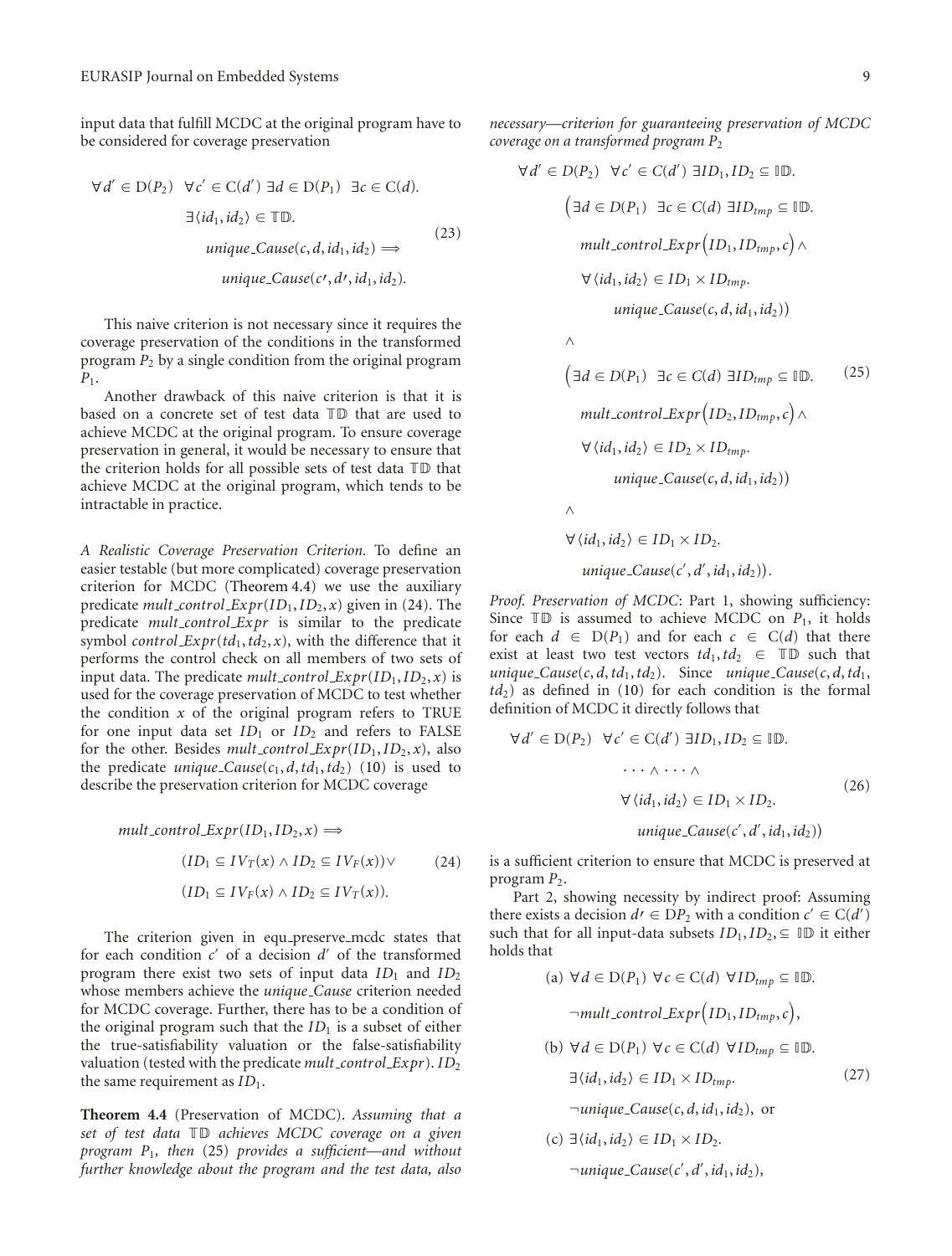then it is possible that

(a) 
$$
\forall d \in D(P_1) \forall c \in C(d) \forall TD_1, TD_2 \subseteq TD
$$
.  
\n $\neg mult{\_}control\_{Expr(TD_1, TD_2, c), or}$  (28)

(for all conditions in the original program  $P_1$  condition coverage is not fulfilled; this case is already excluded by assumption of having MCDC coverage at *P*1)

(b) 
$$
\forall d \in D(P_1) \forall c \in C(d) \forall td_1, td_2 \in TD.
$$
  
\n
$$
\neg unique\_Cause(c, d, td_1, td_2),
$$
\n(29)

(there is no MCDC coverage at the original program *P*1; this case is already excluded by assumption of having MCDC coverage at  $P_1$ )

(c) 
$$
\exists d' \in D(P_2) \exists c' \in C(d') \forall td_1, td_2 \in \mathbb{TD}.
$$
  
\n
$$
\neg unique\_Cause(c', d', td_1, td_2),
$$
\n(30)

(the test data TD do not provide MCDC coverage at the transformed program  $P_2$ ) which in each case violates the preservation of MCDC: Case (a) and (b) violate the preservation of MCDC since they are in contradiction with the requirement that MCDC is achieved at the original program. Case (c) states that there exists a condition in the transformed program for which there are no test data to achieve *unique cause* coverage, which is required for MCDC.  $\Box$ 

*4.5. Preserving Scoped Path Coverage (SPC).* To define a coverage preservation criterion for SPC (Theorem 4.5) we use the auxiliary predicate *is*  $\text{CondTF\_enclosed}(ID, C_T, C_F)$ given in (31).

The predicate *is CondTF enclosed*(*ID*,*CT*,*CF* ) is only TRUE if there is at least one condition from the set of conditions  $C_T$  whose true-satisfiability valuation is a subset of the input data *ID* or there is at least one condition from the set of conditions  $C_F$  whose false-satisfiability valuation is a subset of the input data *ID*. The predicate *is CondTF enclosed* is used for the coverage preservation criterion of SPC to test whether for a condition in the transformed program with true/false-satisfiability valuation *ID* there exist two conditions in the original program whose true/false coverage are a subset of *ID*

is\_CondTF\_{enclosed}(ID, C\_T, C\_F) 
$$
\Rightarrow
$$
  
\n $\exists c_T \in C_T. \quad IV_T(c_T) \subseteq ID \vee$  (31)  
\n $\exists c_F \in C_F. \quad IV_F(c_F) \subseteq ID.$ 

As stated in Theorem 4.5, (32) provides a coverage preservation criterion for SPC. Equation (32) says that for each scoped path  $pp'$  of the transformed program there exists a scoped path *pp* such that the reachability of the first basic block of *pp* implies the reachability of the first basic block of *pp* . Further, Equation (32) states that for each condition  $c'$  of  $pp'$  that has to be evaluated to TRUE, there

exists a condition *c* of a scoped path in the original program that will imply the True evaluation of  $c'$  (by predicate *is CondTF enclosed*). Finally, Equation (32) states that for each condition  $c'$  of  $pp'$  that has to be evaluated to FALSE, there exists a condition  $c$  of a scoped path in the original program that will imply the FALSE evaluation of *c* (by predicate *is CondTF enclosed*).

**Theorem 4.5** (Preservation of SPC). *Assuming that a set of test data* TD *achieves scoped path coverage on a given program P*1*, then* (32) *provides a sufficient—and without further knowledge about the program and the test data, also necessary—criterion for guaranteeing preservation of scoped path coverage on a transformed program P*<sup>2</sup>

$$
\forall ps' \in PS(P_2) \ \forall pp' \in PP(ps').
$$
  
\n
$$
(\exists ps \in PS(P_1) \ \exists pp \in PP(ps).\nIV_R(B_S(pp')) \supseteq IV_R(B_S(pp))) \land
$$
  
\n
$$
(\forall c' \in C_T(pp') \ \exists ps \in PS(P_1) \ \exists pp \in PP(ps).\nis\_CondTF\_enclosed(IV_T(c'), C_T(pp), C_F(pp))) \land
$$
  
\n
$$
(\forall c' \in C_F(pp') \ \exists ps \in PS(P_1) \ \exists pp \in PP(ps).\nis\_CondTF\_enclosed(IV_F(c'), C_T(pp), C_F(pp))).
$$

*Proof. Preservation of SPC*: Part 1, showing sufficiency: Since TD is assumed to achieve SPC on  $P_1$ , it holds for each  $c_T$  ∈  $C_T(pp)$  and each  $c_F \in C_F(pp)$  with  $pp \in PP(ps) \land ps \in$  $PS(P_1)$  that there exists test data *td* ∈ TD with

$$
(IV_R(B_S(pp)) \cap \{td\}) \neq \emptyset) \land
$$
  
\n
$$
(\forall c_T \in C_T(pp). \ (IV_T(c_T) \cap \{td\}) \neq \emptyset) \land \ (33)
$$
  
\n
$$
(\forall c_F \in C_F(pp). \ (IV_F(c_F) \cap \{td\}) \neq \emptyset).
$$

Since (32) states that

$$
(\exists ps \in PS(P_1) \exists pp \in PP(ps). \qquad (34)
$$

$$
IV_R(B_S(pp')) \supseteq IV_R(B_S(pp)))
$$

it follows that

$$
((IVR(BS(p p')) \cap {td}) \neq \varnothing).
$$
 (35)

As (32) also states that

$$
\forall c' \in C_T(pp') \exists ps \in PS(P_1) \exists pp \in PP(ps). \nis\_CondTF\_enclosed(IV_T(c'), C_T(pp), C_F(pp))
$$
\n(36)

it follows that

$$
(\forall c'_T \in C_T(pp'). \ (IV_T(c'_T) \cap \{td\}) \neq \emptyset).
$$
 (37)

Finally, as (32) states that

$$
\forall c' \in C_F(pp') \exists ps \in PS(P_1) \exists pp \in PP(ps). \nis\_CondTF\_enclosed(IV_F(c'), C_T(pp), C_F(pp))
$$
\n(38)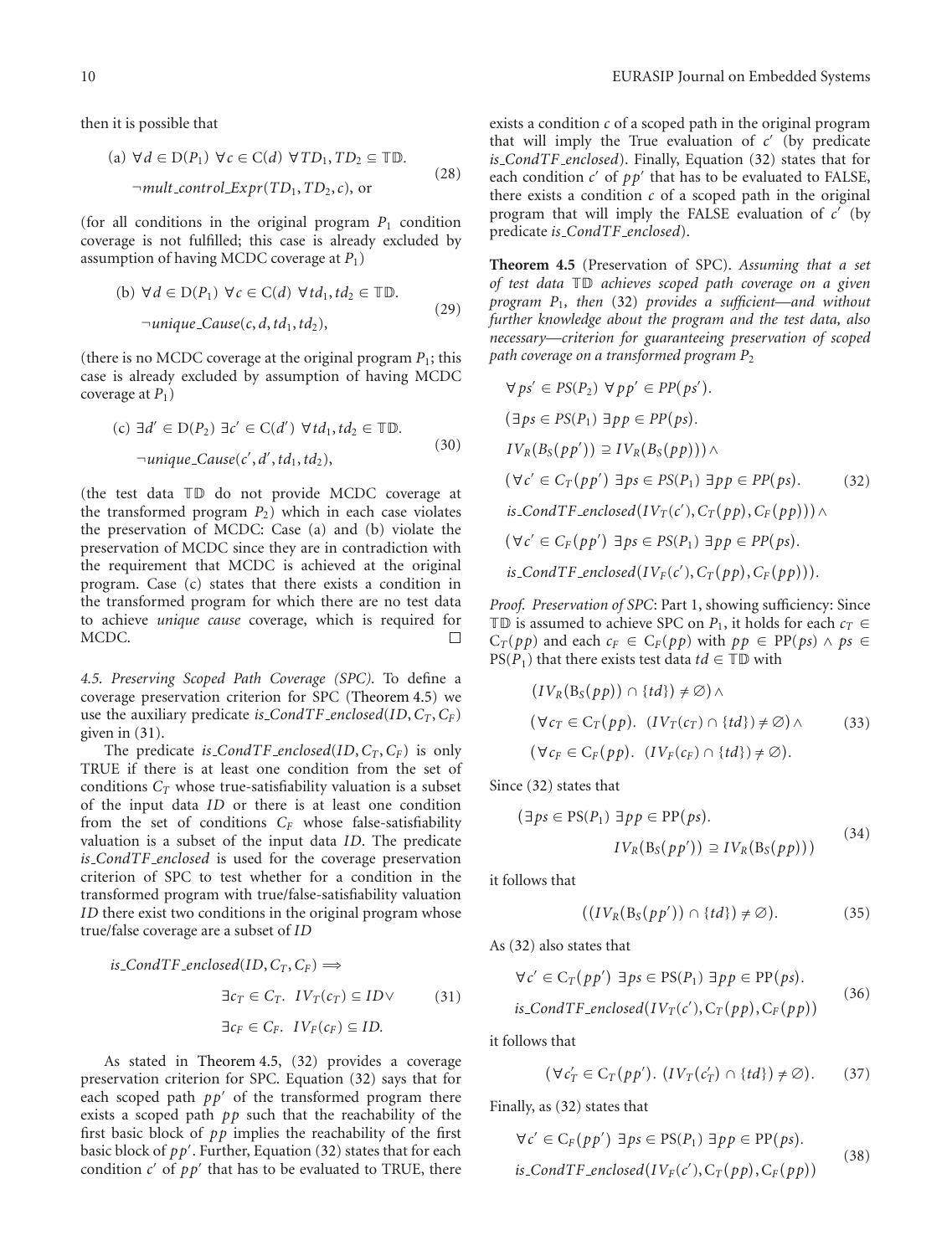it follows that

$$
(\forall c_F' \in C_F(p p'). (IV_F(c_F') \cap \{td\}) \neq \emptyset).
$$
 (39)

Thus, SPC is preserved at  $P_2$ .

Part 2, showing necessity by indirect proof: Assuming there exists a scoped program path  $pp' \in PP(ps') | ps' \in$  $PS(P_2)$  such that for all scoped program paths  $pp \in PP(ps)$  $ps \in PS(P_1)$  it either holds that

(a) 
$$
IV_R(B_S(pp')) \subset IV_R(B_S(pp))
$$
, or  
\n(b)  $\exists c' \in C_T(pp').$   
\n $\neg is\text{CondTF}\text{.enclosed}(IV_T(c'), C_T(pp), C_F(pp))$ , or  
\n(c)  $\exists c' \in C_F(pp').$   
\n $\neg is\text{CondTF}\text{.enclosed}(IV_F(c'), C_T(pp), C_F(pp))$ , (40)

then at least one of the following cases is possible:

(a) 
$$
\forall td \in \mathbb{TD}
$$
.  $(IV_R(B_S(pp')) \cap \{td\}) = \varnothing)$  (41)

(the first basic block of a scoped program path of the transformed program  $P_2$  is not executed with the given test data TD)

(b) 
$$
\forall td \in \mathbb{TD}
$$
.  $(\exists c'_T \in C_T(pp')$ .  $(IV_T(c'_T) \cap \{td\}) = \emptyset)$  (42)

(one of the conditions of a scoped program path of the transformed program *P*<sup>2</sup> that has to be evaluated to True evaluates to False for all test vectors of TD)

(c) 
$$
\forall td \in \mathbb{TD}
$$
.  $(\exists c'_F \in C_F(pp'). (IV_F(c'_F) \cap \{td\}) = \emptyset)$  (43)

(one of the conditions of a scoped program path of the transformed program  $P_2$  that has to be evaluated to False evaluates to True for all test vectors of TD) which in each case violates the preservation of SPC.  $\Box$ 

#### **5. Application of Coverage Preservation**

In Section 4 we present some formal criteria that must be fulfilled to preserve a given structural code coverage criterion. In this section we discuss how to apply these coverage-preservation criteria to permit only those code transformations that preserve structural code coverage.

There are only two types of code transformations that can disrupt the preservation of structural code coverage:

- (i) transformations that change the reachability of statements or conditions. For example, reordering the conditions within a decision can change the reachability of conditions and thus also statements,
- (ii) transformations that add new conditional controlflow paths into the program. For example, branch optimization can introduce new conditional branches.

| $(1)$ while $(a>5$ && b>3)<br>$(2)$ {<br>$(3)$ BODY;<br>$\implies$<br>(4) | (1) while (b>3 && a>5)<br>$(3)$ BODY:<br>(4) |
|---------------------------------------------------------------------------|----------------------------------------------|
|---------------------------------------------------------------------------|----------------------------------------------|



In the following we provide examples of how to determine with help of the introduced formalism whether a code transformation disrupts structural code coverage.

We use a small sample code and show how a concrete code transformation changes the code. We use a compact scheme to address elements of the code samples. For example,  $s_1$  denotes the statement at source line 1. If there are multiple statements at the source line, we identify them by an additional index letter, for example, *s*<sup>1</sup>*a*, *s*<sup>1</sup>*b*, and so forth. Similarly,  $d_i$  and  $c_i$  address the decisions and conditions at source line *i*. Based on this notation we use our formalism to describe by a graph the coverage relations between different program elements.  $IV_X(x_1) \rightarrow IV_Y(x_2)$  denotes that the coverage of type  $X$  at element  $x_1$  implies the coverage of type *Y* at element  $x_1$ . The possible coverage types are "R" (reaching), "T" (true-evaluation) and "F" (false-evaluation). A dotted line between elements from the original and the transformed code denotes that the two elements have the same coverage. A dotted arrow from an element of the original code to an element of the transformed code denotes that a coverage of the original node by the concrete test data implies also the coverage of the element in the transformed code. Structural code coverage is achieved, if all elements of the transformed code have a connection to an element of the original code. Elements of the transformed graph, for which coverage is not preserved, are marked by a surrounding box.

*5.1. Transformations That Change Reachability.* In this section we will demonstrate how to identify code transformations that can disrupt structural code coverage by changing the reachability of program elements. As a case study, we have chosen *condition reordering*, a common code optimization that is typically used to enable other code optimizations. As shown in Figure 4, *condition reordering* changes the order of conditions within a decision.

The result of applying our formalism to the original and the transformed program is shown in Figure 5. As a major result we see that the element  $IV_F(c_{1b})$  is surrounded by a box, which means that this coverage is not preserved during optimization. This means that the second condition at line 1 of the transformed program (a *>* 5) is not guaranteed to be evaluated to FALSE.

The coverage-relation graph in Figure 5 contains coverage types for statements, conditions, and decisions. From this graph we can conclude which structural code-coverage criteria are preserved by *condition reordering*. For example, missing the coverage of  $IV_F(c_{1b})$  but not of  $IV_R(c_{1b})$  implies that SC is still preserved. Also DC is preserved. However, coverage criteria that are based on the coverage of conditions are not guaranteed to be preserved. For example, preservation of CC or MCDC is not guaranteed. For simplicity, we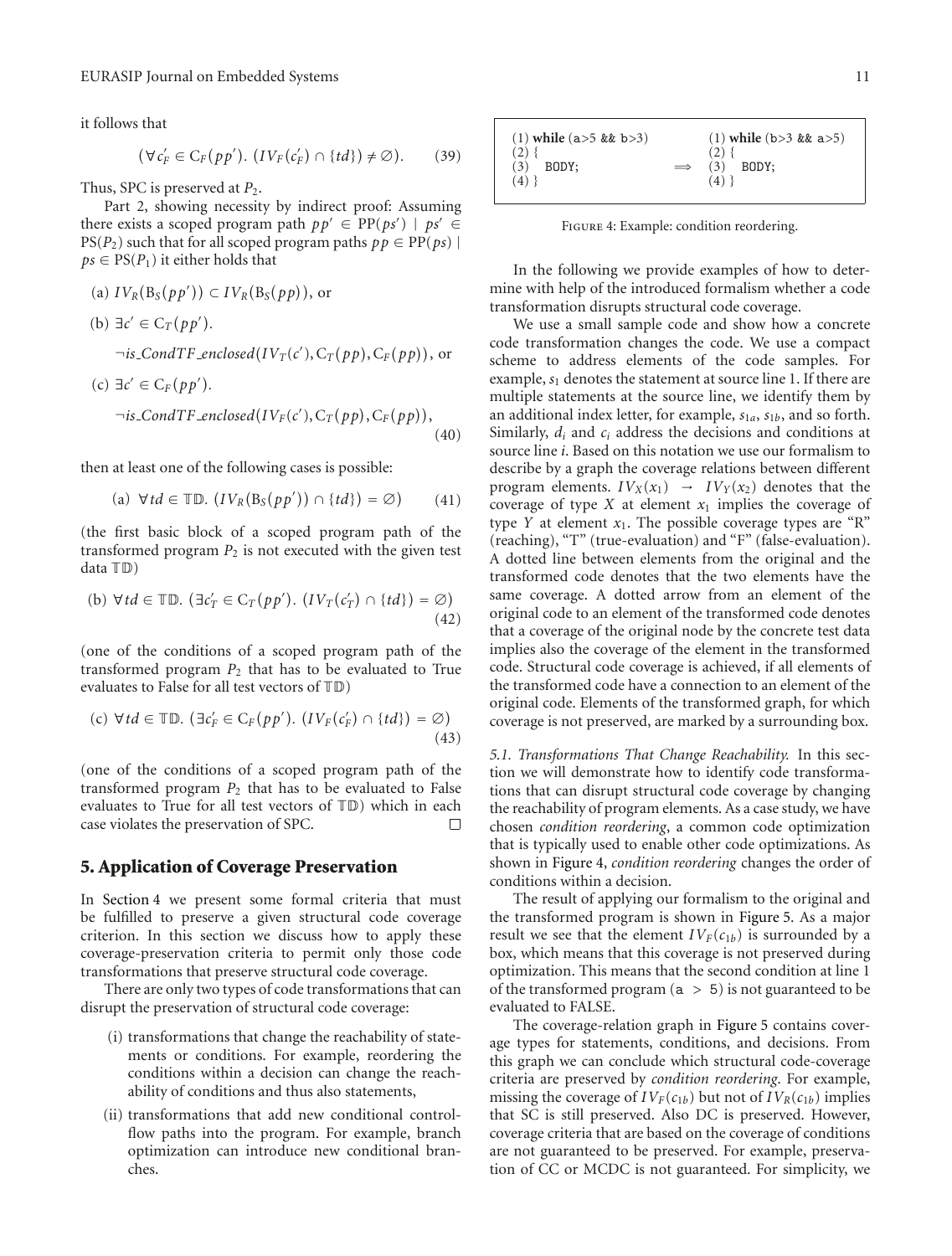

Figure 5: Coverage preservation of condition reordering.



Figure 6: Example: loop inversion.

do not discuss preservation of SPC, because analyzing SPC preservation would make it necessary to unroll the program to make the different scoped program paths explicit.

*5.2. Transformations That Add New Paths.* In this section we will demonstrate how to identify code transformations that can disrupt structural code coverage by adding new controlflow paths to the program. As a case study, we have chosen *loop inversion*, a common code optimization that transforms a while-loop into a do-while-loop, as shown in Figure 6.

*Loop inversion* creates new control-flow paths. As shown in Figure 7, coverage preservation cannot be established for the exit test of the transformed loop: for the decision and conditions of source line 5 the TRUE/FALSE evaluation is not preserved. Again, this has no impact on the preservation of statement coverage. But coverage preservation of CC, DC, or MCDC is not guaranteed.

*5.3. Transformations That Preserve Coverage.* In this section we will demonstrate how to identify code transformations that preserve structural code-coverage. As a case study, we have chosen *loop reversal*, a typical code optimization enable further loop optimizations or vectorization of computations. As shown in Figure 8, *loop reversal* changes the condition in a program, but as we will see, it still preserves structural codecoverage.

Concluding from Figure 9, coverage preservation is achieved for all conditions, decisions, and basic blocks of the program. Thus, coverage of SC, CC, DC, and MCDC is preserved by *loop reversal*.

As a general pattern, if for each relevant expression of the transformed program there is a line or arrow to that expression originating from any expression of the same type in the original program, then the code coverage is preserved.

*5.4. Modeling Hidden Control Flow.* Some programming languages include statements that provide hidden control flow. For example, the logical operators && and || of ANSI C/C++ have a short-circuit evaluation semantics, which in fact already is conditional control flow. The short-circuit evaluation of ANSI C/C++ states that the second argument of the operators && and || is not evaluated if the final result of the operator is already determined by the first argument.

For example, lets look at the following code:

(1) **if** (a && (b  $||c|$ )  $\{\cdots\}$ 

Above code might be translated into the following assembly code, which demonstrates how the short-circuit evaluation of ANSI C/C++ works:

(1) **if** (!a) **goto** skip; (2) **if** ( b) **goto** process; (3) **if** (!c) **goto** skip; (4) process:  $(5) \cdot \cdot \cdot$ (6) skip:

If we do not explicitly address the hidden control-flow with the coverage preservation framework, we risk to loose full structural code-coverage as soon as the program is transformed into a new program with explicit control flow instead of the hidden, implicit control-flow.

*5.5. Towards Automatic Calculation of Coverage Profiles.* In this section we have demonstrated that the formalism provided in this article is helpful for determining the coverage profile of a code transformation. However, in Section 4 we argue that the calculation of the coverage profile could be done automatically, given the formal coverage preservation criterion and a formal description of the code transformation.

The code transformations can be formalized in an axiomatic semantics [28, 29], that is, by providing preconditions, postconditions, and invariants of the code transformation. Even model checking can be used to analyze code transformations [30]. There exist specific frameworks to model code transformations, for example OPTIMIX [31]. Such frameworks seem to be well-suited as a starting point for future research on automating the calculation the coverage profile of a code transformation.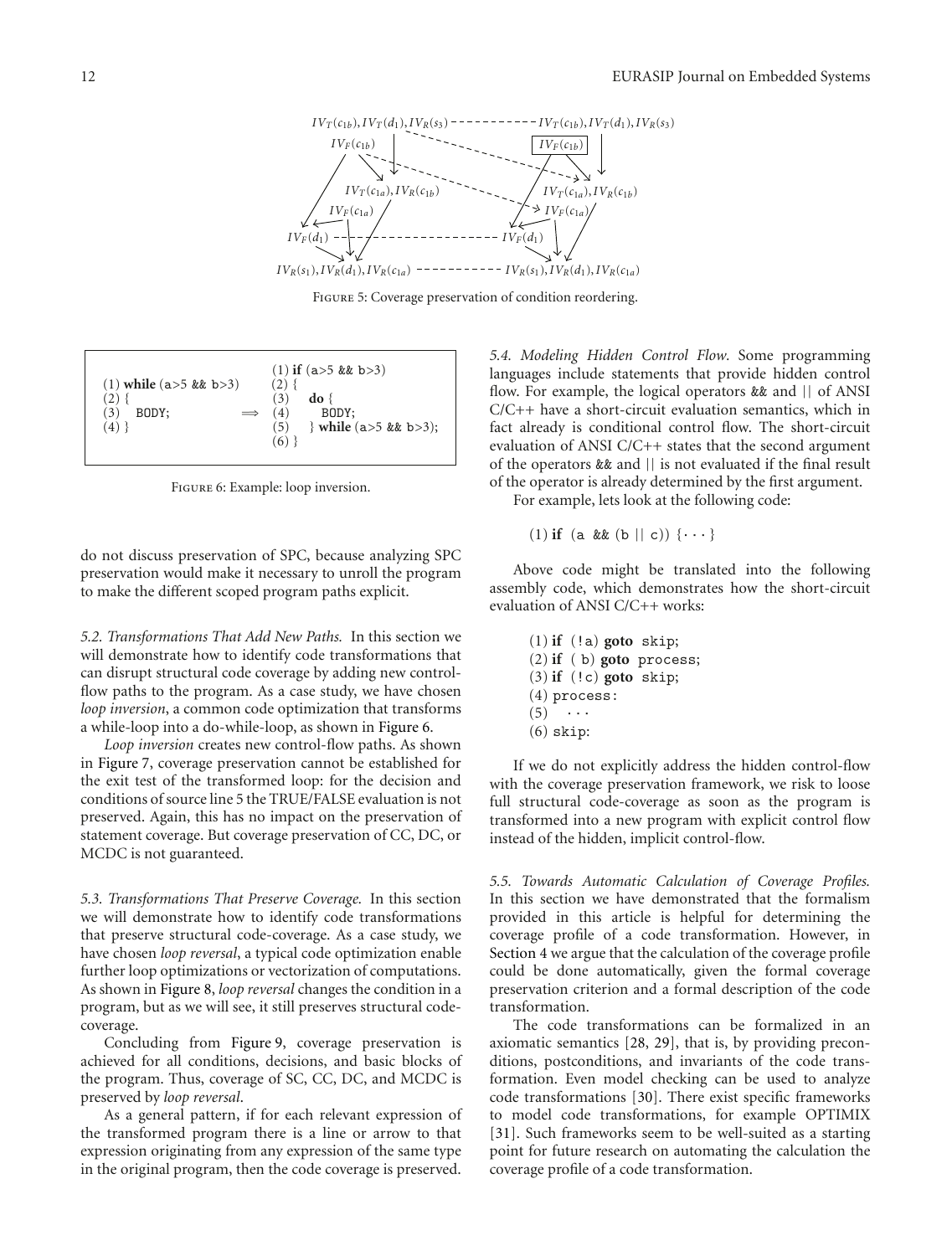

FIGURE 7: Coverage preservation of loop inversion.



Figure 8: Example: loop reversal.



Figure 9: Coverage Preservation of Loop Reversal.

# **6. Challenges for Preservation of Model Coverage**

The structural code-coverage criteria presented in Section 3.1 are typically applied to source code or machine code. They have been developed already before model-based development became an issue. However, these structural code-coverage criteria are also getting started to be applied to implementation models of modeling environments like *MATLAB/Simulink/Stateflow* [3, 4] from Mathworks, *Statemate* [5] from Telelogic, or *Scade* [6] from Esterel Technologies. An implementation model in general is a program implementation in a domain-specific modeling language for which automatic code generation is used to generate the source-level implementation. In this section we discuss some important differences for identifying

the structural code-coverage at source-code level and implementation-model level:

- (i) The modeling language may use a different implementation style (e.g., data flow instead of control flow).
- (ii) The modeling language may use components of high abstraction (hiding details of complex implementation), which complicate the identification of a structural code-coverage metric's scopes within the model.
- (iii) Code generation may be parametrizable (i.e., model semantics and implementation depends on the code generation settings).
- (iv) Many modeling environments are under continuous development. Thus, the semantics of language constructs may change over time. Further, modeling languages are rarely standardized, often each tool provider has its own modeling language.

Though it brings in further challenges, structural codecoverage is also used for such modeling languages [19, 20]. One can still identify the control-decisions in such models, though above arguments illustrate why this can be tricky.

With the use of a structural code-coverage metric on modeling languages one can also directly use the coverage preservation criteria we presented in Section 4. To demonstrate how to do this, we examine some elements of the MATLAB/Simulink modeling environment. The main conclusions from the given examples may also apply to other modeling languages. We also discuss potential problems that lead to further research in that area.

The identified potential problems do not only apply to implementation models with automatic code generation but also to manual coding.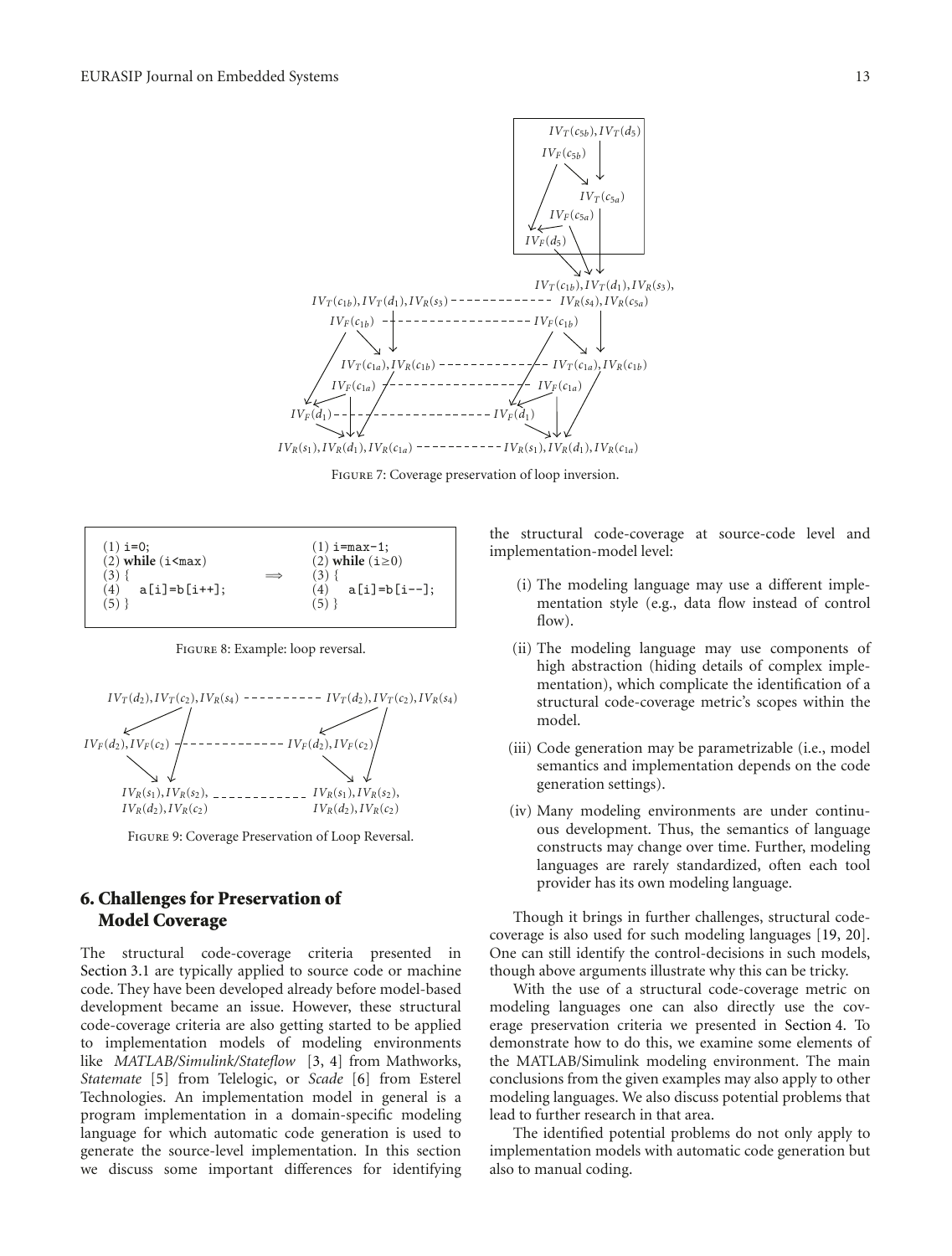

Figure 10: Simulink model switch.

```
(1) if (In2 \geq Switch\_Threshold) {<br>(2) Switch = In1:
       \text{Switch} = \text{In1};(3) } else {
       Switch = In3;(5) }
(6) Out1 = Switch;
```
Figure 11: Implementation of switch element.

*6.1. A Simple Example.* The *Switch* element of MATLAB/ Simulink is used to control the data flow. A simple model using that element is given in Figure 10.

The semantics of the *Switch* element is best described by the code given in Figure 11 that is generated out of the simple model.

The code shows a single decision with one condition inside. In this concrete example it is valid to define the scope of decision coverage (or MCDC) as the single MAT-LAB/Simulink element. The generated source code for this element contains the whole decision, thus generating test data for decision coverage (or MCDC) based on the hidden control-flow of the *Switch* element results in a full decision coverage (or MCDC) at source code level.

Coverage criteria that are not based on the decisions, are easier to preserve, since coverage of conditions or basic blocks can be directly derived from the coverage of a single Matlab/Simulink element. Thus, structural code coverage like SC, CC, or SPC can be directly preserved based on the hidden control-flow.

In the following we show that it is not always that easy to apply decision-based structural code-coverage criteria like DC or MCDC to the Matlab/Simulink language and to ensure their preservation.

*6.2. Identifying Code Structures in Models.* In Section 6.1 we have seen how to use the implicit control flow of a dataflow element to apply a structural code-coverage metric. Given that a code generator creates explicit control flow, for example, as C code, there is the question whether it is valid to analyze Matlab/Simulink elements in isolation because the code generator can combine the logic of several dataflow elements into a single C statement. Looking only at the Matlab/Simulink elements without considering that the concrete behavior of the code generator, does not allow, for



FIGURE 12: Simulink model expr\_or\_and.

example, to identify the set of conditions that will be grouped into a single decision.

To give an example, we use two logical operators as shown in Figure 12. Basically, the *logical or* as well as the *logical and* form a condition. But the choice of how to map these conditions into decisions in the generated code is left to the code generator. For example, in the non-inlined implementation variant of this model we get two decisions:

$$
expr = (In2 & & In3); \quad \text{/* decision 1 } */
$$
\n
$$
Out1 = (In2 & & In3); \quad \text{/* decision 2 } */
$$

The decisions in this code example are the assignments of a logical expression to a program variable. This is just a compact form instead of using an if/then construct. Now lets look at the inlined implementation variant of this model, which is generated by default by the code generator *Real-Time Workshop* of Matlab 6.5.1 and Simulink 5.1. In the inlined implementation variant we get a single decision:

 $Out1 = (In1 || (In2 \& In3));$ 

Actually, achieving structural code coverage on the noninlined implementation variant requires in general a smaller number of test data. For example, Rajan et al. have shown that full MCDC coverage at the non-inlined implementation variant yielded only about 13.6% MCDC coverage at the inlined implementation variant [20].

Without the knowledge about the behavior of the code generator it is not possible to formulate a preservation criterion for *decision coverage* (DC) or *MCDC coverage* that is both, sufficient and necessary independently of the exploited implementation variant. Maybe more surprisingly, this problem also arises for condition coverage (CC) because given that  $c_2 = (\text{In2} \& \text{In3})$ , the chosen implementation variant in this concrete example influences the set  $IV_T(c_2)$ (where the condition  $c_2$  is reached with an evaluation to True). The problem also arises for statement coverage (SC) because inlining reduces the reachability valuation of (In2 && In3).

*6.3. The Complexity of Model Coverage.* In Section 6.2 we raised the question of how much model elements have to be considered together to identify the scopes of structural codecoverage criteria. Now we argue that this scoping problem can also arise within a single element due to the rather complex code that may be generated for a Matlab/Simulink element.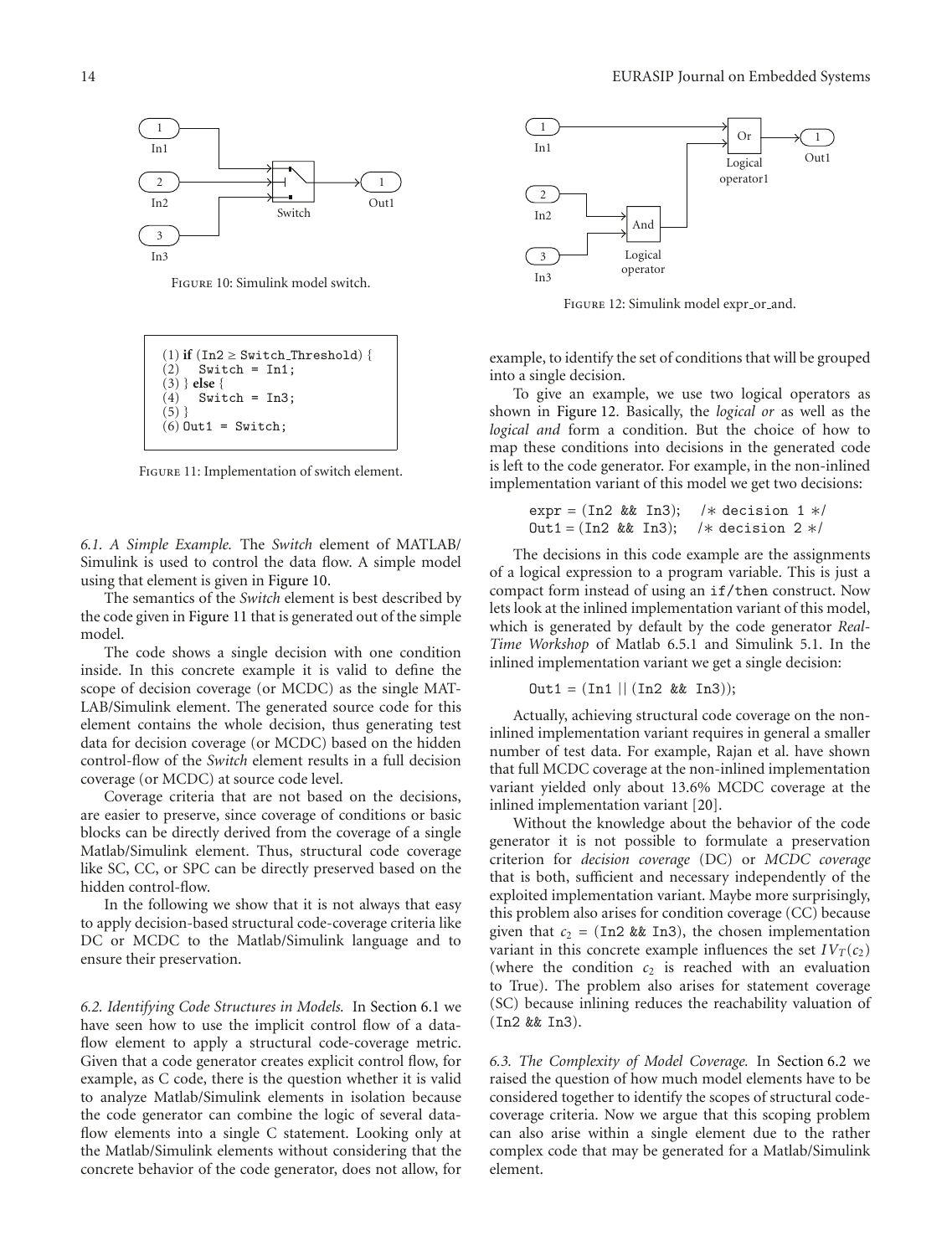

Figure 13: Simulink model lookup table.

```
(1) real Look Up Table;
(2) unsigned int iLeft;
(3) BINARYSEARCH real T Near iL(&iLeft, In1,
(4) Look Up Table XData, 10);
(5) Look Up Table = Look Up Table YData[iLeft];
(6) Out1 = Look Up Table;
```
FIGURE 14: Implementation of the lookup table using binary search.

For example, consider the lookup table used in the model given Figure 13. The lookup table in this example approximates a function by using a vector for some concrete data of the x-axis of a function (Look Up Table XData) and a vector for the corresponding data of the y-axis of the function (Look Up Table YData). There are different ways of how to map with help of the look-up table an arbitrary input value of the approximated function to the corresponding function value. With Matlab 6.5.1 and Simulink 5.1 the code generator *Real-Time Workshop* offers the following lookup policies: *interpolation-extrapolation*, *interpolation-use end values*, *use input nearest*, *use input below*, and *use input above*. Using the lookup policy *use input nearest* we get the implementation shown in Figure 14 of the lookup table using binary search. This implementation uses the library function BINARYSEARCH\_real\_T\_Near\_iL given in Figure 15.

Without plotting the implementations for the other lookup policies, one can see that the *Look-Up Table* element results in rather complex control flow.

To conclude, specifying structural code-coverage criteria at the model-level that are both, sufficient and necessary, is not possible without knowledge about the behavior of the code generator.

#### **7. Summary and Conclusion**

Structural code-coverage criteria are a useful supplementary criterion to monitor the progress of testing. There are several application scenarios where the test data have been obtained at a different program representation as where the test data are executed: when using model-based testing, when the software has evolved over time, or the test-data generation is done on higher program representations to achieve easy retargetability of the test-data generation. In all such cases there is the question of whether the structural code coverage achieved at the original program representation is also fulfilled at the transformed program representation.

Within this article we analyzed the problem of preserving structural code coverage when transforming the program

```
(1) void BINARYSEARCH real T Near iL(
 (2) unsigned int *piLeft, real u,
 (3) const real *pData, unsigned int iHi)
 (4) {<br>(5)
 (5) unsigned int iRght;
 (6) *piLeft = 0;<br>(7) iRght = iHi:
 (7) iRght = iHi;<br>(8) real diffLef
 (8) real diffleft, diffRght;<br>(9) if (u \leq n) ata[0] {
(9) if (u \leq pData[0]) {<br>(10) iRght = 0;
(10) iRght = 0;<br>(11) } else if (u \ge p)(11) } else if (u \geq pData[iHi]) {<br>(12) * piLeft = iHi;
(12) *piLeft = iHi;<br>(13) } else {
(13) } else {
(14) unsigned int i;
(15) while ((iRght - *piLeft) > 1)<br>(16) i = (*piLeft + iRght) >> 1
(16) i = (*p\text{left} + \text{iRght}) >> 1;<br>(17) if (u < p\text{Data}[i])(17) if (u < pData[i])<br>(18) iRght = i;
             iRght = i;<br>else
\frac{(19)}{(20)}(20) *piLeft = i;
(21) } /* while */<br>(22) diffLeft = u -
(22) diffLeft = u - pData[*pihet];<br>(23) diffRght = pData[iRght] - u;diffRght = pData[iRght] - u;(24) if (diffRght ≤ diffLeft) {
(25) *piLeft = iRght;<br>(26) } /* if */
(26) } /* if */<br>(27) } /* if */
             /* if * /(28) }
```
FIGURE 15: BINARYSEARCH\_real\_T\_Near\_iL.

model or program code. We introduced a notation for formalizing structural code-coverage. This notations is convenient to also express test-data independent criteria for preserving the code coverage. These criteria may be used to prove whether a given program transformation does always preserve the structural code coverage of interest. Further, the presented preservation criteria are naturally applied on source-to-source program transformations or on optimizing program compilation. And they may be also applied on model coverage, for which we identified some additional challenges.

Future work is to develop automatic proofs to decide whether a program transformation preserves structural code coverage. In our current analysis we focused on preservation of full coverage. It is also interesting to look on preservation of partial structural code coverage.

#### **Acknowledgments**

We would like to thank Susanne Kandl and the anonymous reviewers for valuable comments on earlier versions of this article. The research leading to these results has received funding from the Austrian Science Fund (Fonds zur Förderung der wissenschaftlichen Forschung) within the research project "Sustaining Entire Code-Coverage on Code Optimization" (SECCO) under contract P20944-N13.

#### **References**

[1] M. Broy, B. Jonsson, J.-P. Katoen, M. Leucker, and A. Pretschner, Eds., *Model-Based Testing of Reactive Systems: Advanced Lectures*, vol. 3472 of *Lecture Notes in Computer Science*, Springer, Berlin, Germany, 2005.